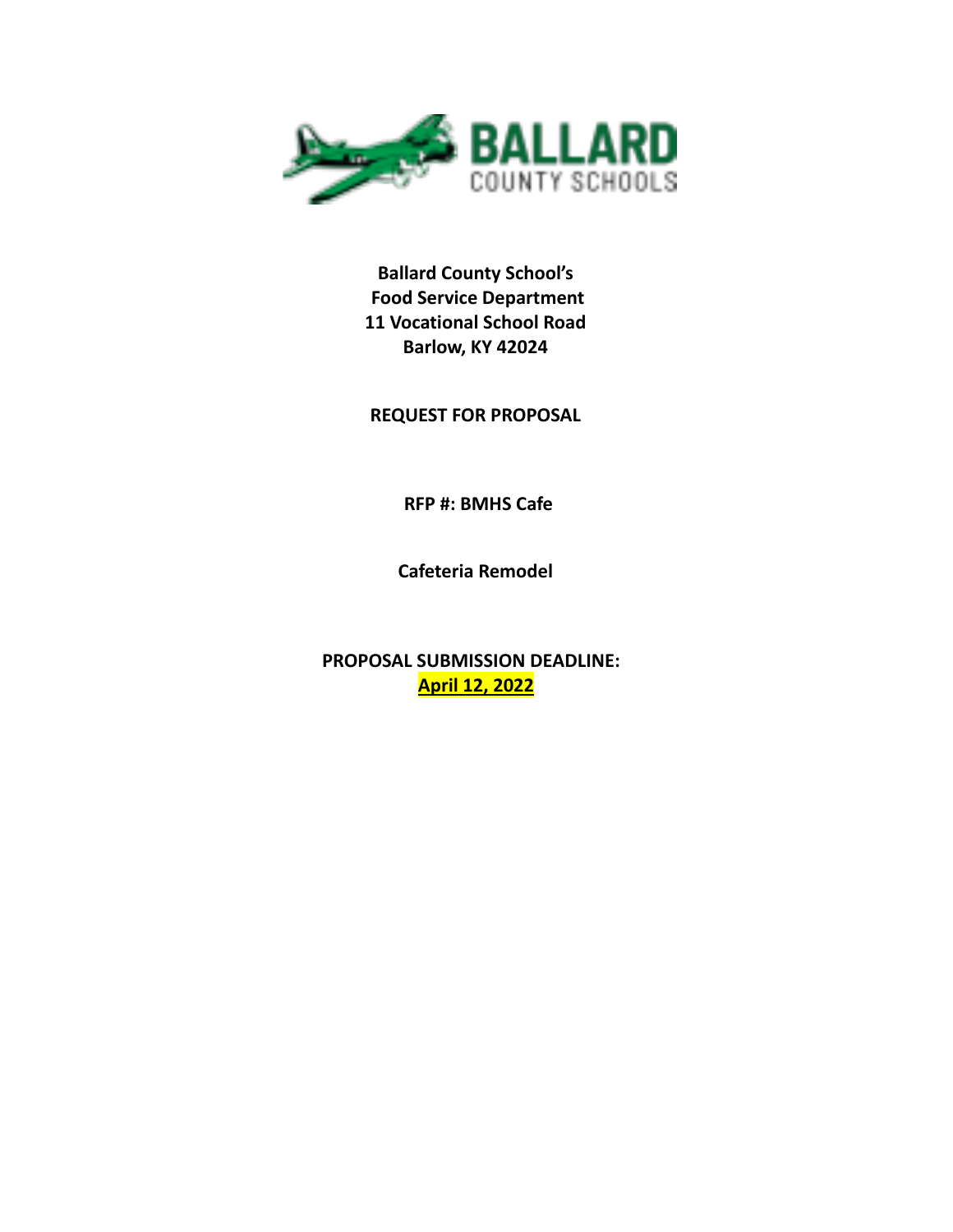This document constitutes a Request for Proposal for Personal Service Contract from qualified individuals and organizations to furnish those services as described herein for Ballard County Schools.

Offerors are advised that any personal service contract resulting from this RFP must comply with all applicable provisions of KRS [45A](http://www.lrc.ky.gov/statutes/chapter.aspx?id=37250) and other statutes and policies noted in this RFP.

A contract based on this RFP may or may not be awarded. Any contract award from this RFP is invalid until properly approved and executed by the Ballard County Schools.

#### **DEFINITIONS** ADDENDA

Written or graphic instruments issued by the contracting officer prior to the execution of the contract which modify or interpret the proposal documents by additions, deletions, clarifications or corrections.

### PROPOSAL

A complete and properly signed document, proposing to do the work for the sum(s) stipulated therein (enclosed in a separate envelope) supported by data called for by the RFP documents.

### OFFEROR

One who submits a proposal for contract with the Board for the work described in the RFP.

### PROPOSING DOCUMENTS

Proposing documents include the Advertisement, Request for Proposals, Instructions to Proposers, Proposal Form and the Proposed Contract Documents, including any addenda prior to receipt of proposals.

### RFP

Request for Proposal

All definitions set forth in the General Conditions of the contract for services or in other contract documents and the Board's Procurement Regulations are applicable to the proposing documents.

### **MODEL PROCUREMENT REGULATIONS**

Model Procurement Regulations adopted by Ballard County Schools shall be deemed incorporated by reference in these specifications as though quoted fully herein. Ballard County Schools function under the Model [Procurement](http://www.lrc.ky.gov/statutes/chapter.aspx?id=37250) Code, Kentucky Revised Statutes 45A, which allows the school system to function by approved regulations. It is the responsibility of the offeror to be familiar with these Regulations.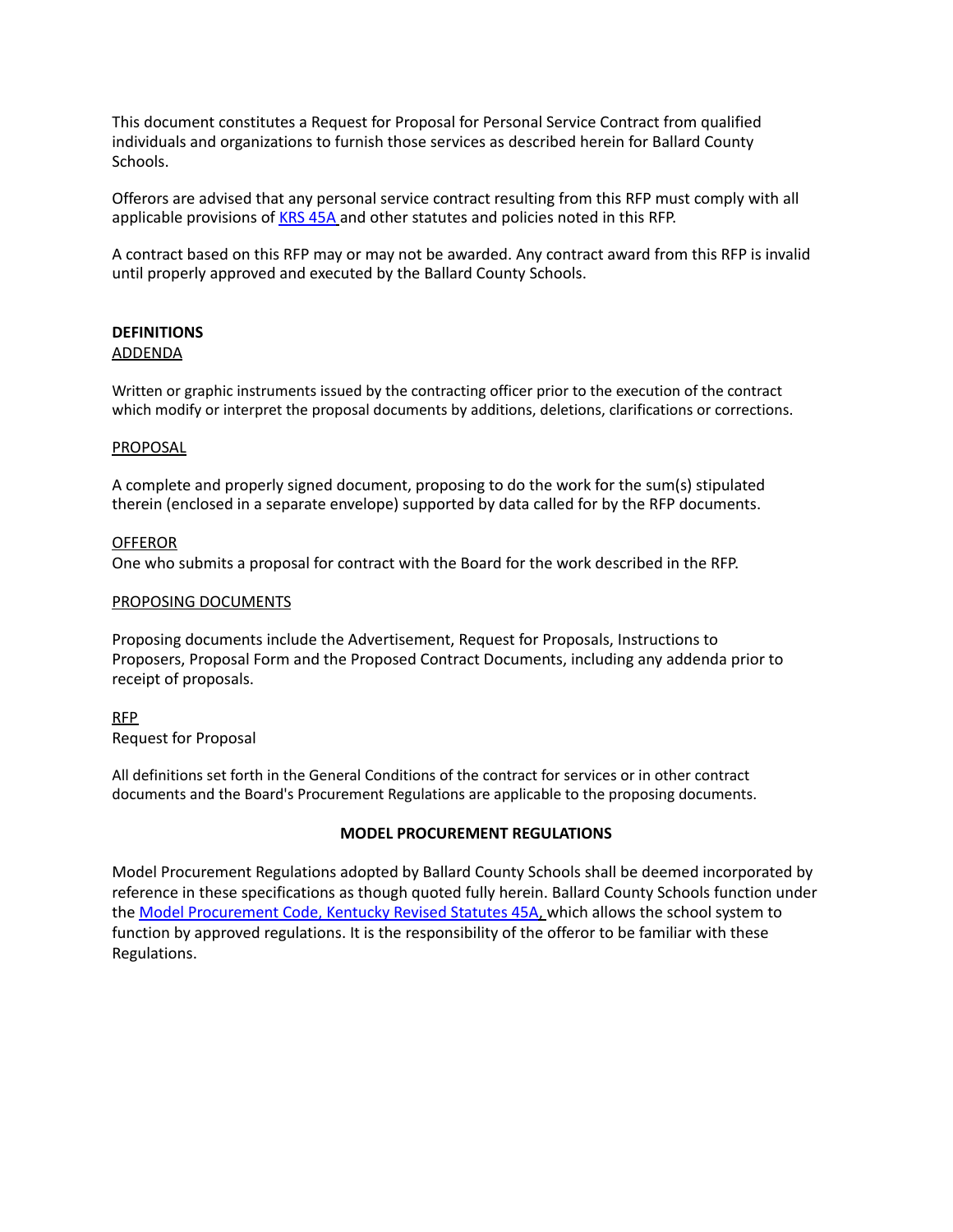#### **VENDOR PROPOSAL SUBMISSION CHECKLIST**

#### **Please ensure that you have submitted each of the following documents with your response.**

### **FAILURE TO SIGN THE SOLICITATION RESPONSE COVER PAGE, TECHNICAL PROPOSAL, OR THE COST PROPOSAL WILL RESULT IN DISQUALIFICATION.**

**TECHNICAL PROPOSAL - SUBMIT IN ENVELOPE OR BOX** *(do not include pricing information here)*

ATTACHMENT A (*signed*) - SOLICITATION RESPONSE COVER PAGE

ARTICLE 5 (*signed*) - TECHNICAL PROPOSAL (using your preferred format)

ARTICLE 47 - CERTIFICATE OF INSURANCE REQUIREMENT [This is optional during the RFP process but is required within 3 business days of preliminary notice of contract award.]

ATTACHMENT B - NON-DISCRIMINATION / MINORITY-OWNED BUSINESS FORM

ATTACHMENT C (*notarized*) - REQUIRED AFFIDAVIT FOR BIDDERS, OFFERORS AND CONTRACTORS

ATTACHMENT D (if applicable) (*notarized*) - RESIDENT VENDOR AFFIDAVIT

ATTACHMENT E (if applicable) (*notarized*) - QUALIFIED VENDOR AFFIDAVIT

ATTACHMENT F *(signed)* - AUTHENTICATION OF BID AND STATEMENT OF NON-CONFLICT OF INTEREST

ATTACHMENT G (*signed*) - DISCOUNT PERCENTAGE

ATTACHMENT H (*signed*) - MINORITY AND WOMEN BUSINESS ENTERPRISE INITIATIVE

ATTACHMENT I (*signed*) - DEBARMENT CERTIFCATE

ATTACHMENT J – LEGAL BID BOND OR BONDING SECURITY DOCUMENT (if required per ARTICLE 4)

**COST PROPOSAL - SUBMIT IN SEALED SEPARATE ENVELOPE** (and place it inside the technical response envelope/box)

ATTACHMENT K (signed) - COST PROPOSAL (as instructed in Article 6)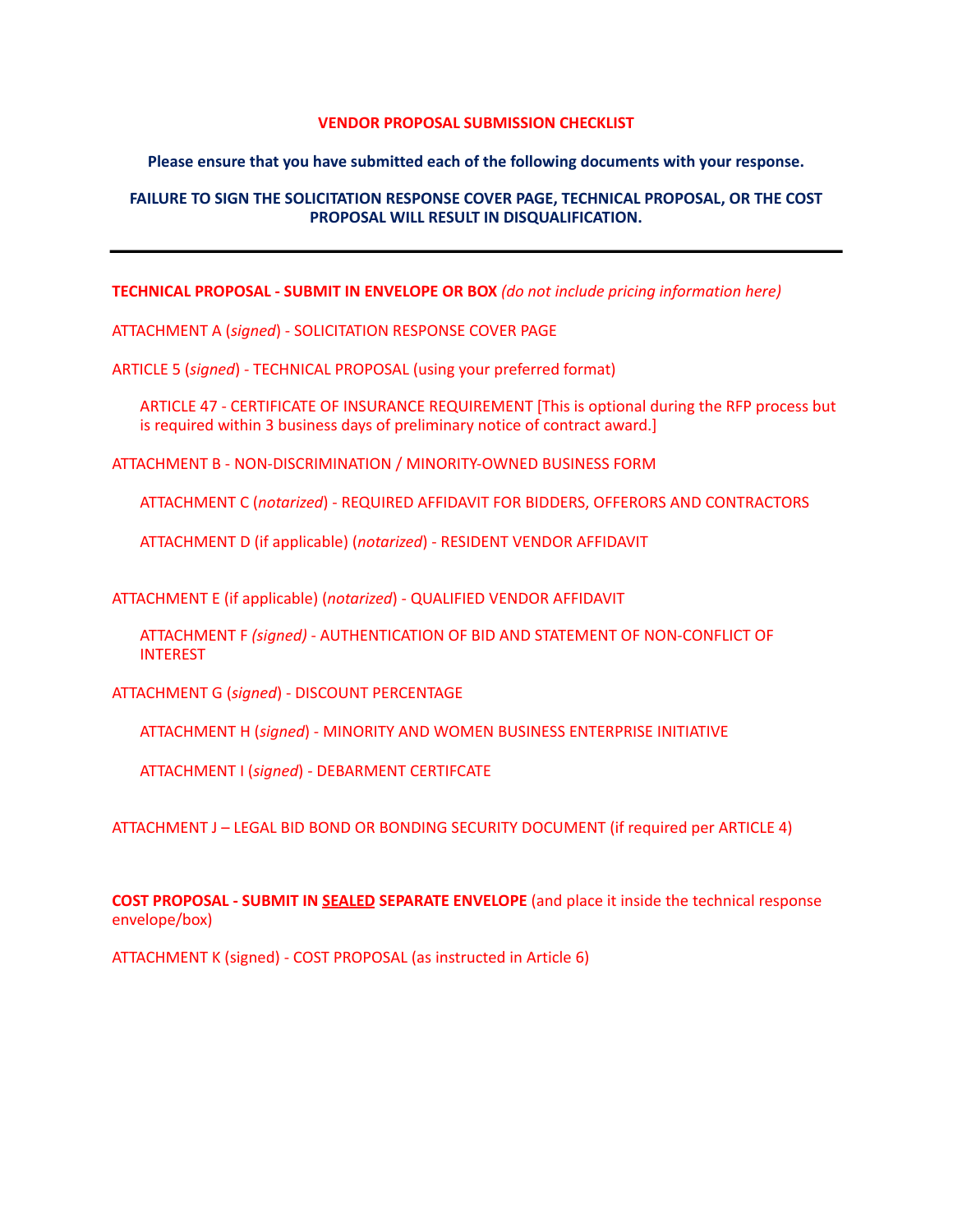## **PROHIBITION AGAINST CONFLICTS OF INTEREST, GRATUITIES AND KICKBACKS**

(1) IT SHALL BE A BREACH OF ETHICAL STANDARDS FOR ANY EMPLOYEE WITH PROCUREMENT AUTHORITY TO PARTICIPATE DIRECTLY IN ANY PROCEEDING OR APPLICATION; REQUEST FOR RULING OR OTHER DETERMINATION; CLAIM OR CONTROVERSY; OR OTHER PARTICULAR MATTER PERTAINING TO ANY CONTRACT, OR SUBCONTRACT, AND ANY SOLICITATION OR PROPOSAL THEREFOR, IN WHICH TO HIS KNOWLEDGE: (A) HE, OR ANY MEMBER OF HIS IMMEDIATE FAMILY HAS A FINANCIAL INTEREST THEREIN; OR (B) A BUSINESS OR ORGANIZATION IN WHICH HE OR ANY MEMBER OF HIS IMMEDIATE FAMILY HAS A FINANCIAL INTEREST AS AN OFFICER, DIRECTOR, TRUSTEE, PARTNER, OR EMPLOYEE, IS A PARTY; OR (C) ANY OTHER PERSON, BUSINESS, OR ORGANIZATION WITH WHOM HE OR ANY MEMBER OF HIS IMMEDIATE FAMILY IS NEGOTIATING OR HAS AN ARRANGEMENT CONCERNING PROSPECTIVE EMPLOYMENT IS A PARTY. DIRECT OR INDIRECT PARTICIPATION SHALL INCLUDE BUT NOT BE LIMITED TO INVOLVEMENT THROUGH DECISION, APPROVAL, DISAPPROVAL, RECOMMENDATION, PREPARATION OF ANY PART OF A PURCHASE REQUEST, INFLUENCING THE CONTENT OF ANY SPECIFICATION OR PURCHASE STANDARD, RENDERING OF ADVICE, INVESTIGATION, AUDITING, OR IN ANY OTHER ADVISORY CAPACITY.

(2) IT SHALL BE A BREACH OF ETHICAL STANDARDS FOR ANY PERSON TO OFFER, GIVE, OR AGREE TO GIVE ANY EMPLOYEE OR FORMER EMPLOYEE, OR FOR ANY EMPLOYEE OR FORMER EMPLOYEE TO SOLICIT, DEMAND, ACCEPT, OR AGREE TO ACCEPT FROM ANOTHER PERSON, A GRATUITY OR AN OFFER OF EMPLOYMENT, IN CONNECTION WITH ANY DECISION, APPROVAL, DISAPPROVAL, RECOMMENDATION, PREPARATION OF ANY PART OF A PURCHASE REQUEST, INFLUENCING THE CONTENT OF ANY SPECIFICATION OR PURCHASE STANDARD, RENDERING OF ADVICE, INVESTIGATION, AUDITING, OR IN ANY OTHER ADVISORY CAPACITY IN ANY PROCEEDING OR APPLICATION, REQUEST FOR RULING OR OTHER DETERMINATION, CLAIM OR CONTROVERSY, OR OTHER PARTICULAR MATTER, PERTAINING TO ANY CONTRACT OR SUBCONTRACT AND ANY SOLICITATION OR PROPOSAL THEREFOR.

(3) IT IS A BREACH OF ETHICAL STANDARDS FOR ANY PAYMENT, GRATUITY, OR OFFER OF EMPLOYMENT TO BE MADE BY OR ON BEHALF OF A SUBCONTRACTOR UNDER A CONTRACT TO THE PRIME CONTRACTOR OR HIGHER TIER SUBCONTRACTOR OR ANY PERSON ASSOCIATED THEREWITH, AS AN INDUCEMENT FOR THE AWARD OF A SUBCONTRACT OR ORDER.

(4) IT SHALL BE A BREACH OF ETHICAL STANDARDS FOR ANY PUBLIC EMPLOYEE OR FORMER EMPLOYEE KNOWINGLY TO USE CONFIDENTIAL INFORMATION FOR HIS ACTUAL OR ANTICIPATED PERSONAL GAIN, OR THE ACTUAL OR ANTICIPATED PERSONAL GAIN OF ANY OTHER PERSON.

NOTE: THIS PROHIBITION AGAINST CONFLICTS OF INTEREST AND GRATUITIES AND KICKBACKS SHALL BE CONSPICUOUSLY SET FORTH IN EVERY LOCAL PUBLIC AGENCY WRITTEN CONTRACT AND SOLICITATION THEREFOR.

## **STATEMENT PURSUANT TO KRS 45A.990**

ANY EMPLOYEE OR ANY OFFICIAL OF THE BOARD OF EDUCATION OF CAMPBELL COUNTY SCHOOLS, KENTUCKY, ELECTIVE OR APPOINTIVE, WHO SHALL TAKE, RECEIVE, OR OFFER TO TAKE OR RECEIVE, EITHER DIRECTLY OR INDIRECTLY, ANY REBATE, PERCENTAGE OF CONTRACT, MONEY, OR OTHER THINGS OF VALUE, AS AN INDUCEMENT OR INTENDED INDUCEMENT, IN THE PROCUREMENT OF BUSINESS, OR THE GIVING OF BUSINESS, FOR, OR TO, OR FROM, ANY PERSON, PARTNERSHIP, FIRM OR CORPORATION, OFFERING, BIDDING FOR, OR IN OPEN MARKET SEEKING TO MAKE SALES TO THE BOARD OF EDUCATION OF CAMPBELL COUNTY SCHOOLS, KENTUCKY, SHALL BE DEEMED GUILTY OF A FELONY AND UPON CONVICTION SUCH PERSON OR PERSONS SHALL BE PUNISHED BY A FINE IN AN AMOUNT NOT LESS THAN ONE THOUSAND DOLLARS (\$1,000) AND NOT GREATER THAN TEN THOUSAND DOLLARS (\$10,000) OR DOUBLE THE GAIN FROM COMMISSION OF THE OFFENSE, WHICHEVER IS THE GREATER, OR BY IMPRISONMENT FOR NOT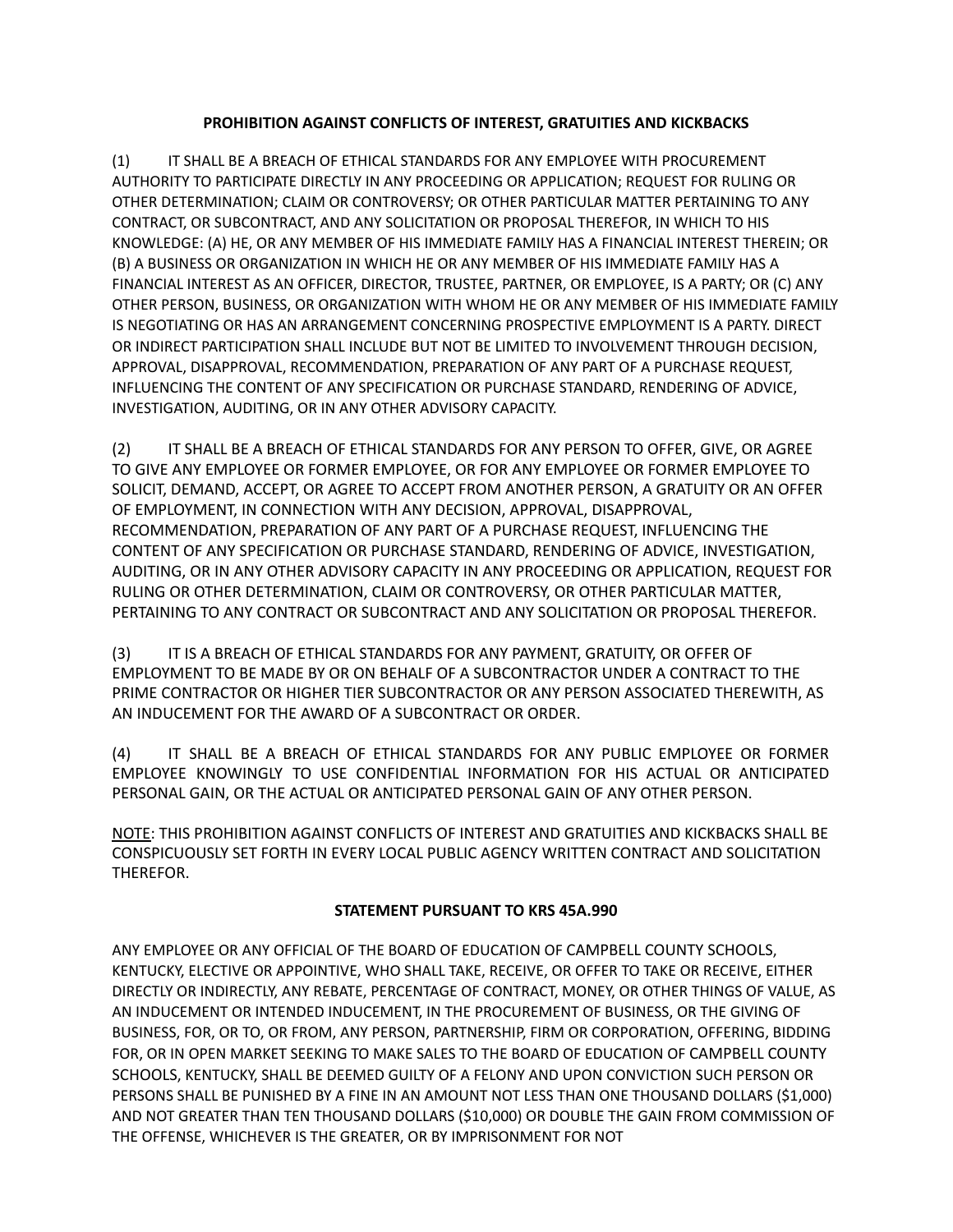LESS THAN FIVE (5) YEARS NOR MORE THAN TEN (10) YEARS, OR BOTH SO FINED AND IMPRISONED IN THE DISCRETION OF THE JURY.

EVERY PERSON OFFERING TO MAKE, OR PAY, OR GIVE, ANY REBATE, PERCENTAGE OF CONTRACT, MONEY OR ANY OTHER THING OF VALUE, AS AN INDUCEMENT OR INTENDED INDUCEMENT, IN THE PROCUREMENT OF BUSINESS, OR THE GIVING OF BUSINESS, TO ANY EMPLOYEE OR TO ANY OFFICIAL OF THE BOARD OF EDUCATION OF CAMPBELL COUNTY SCHOOLS, KENTUCKY, ELECTIVE OR APPOINTIVE, IN HIS EFFORTS TO BID FOR, OR OFFER FOR SALE, OR TO SEEK IN THE OPEN MARKET, SHALL BE DEEMED GUILTY OF A FELONY AND SHALL BE PUNISHED BY A FINE IN AN AMOUNT NOT LESS THAN ONE THOUSAND DOLLARS (\$1,000) AND NOT GREATER THAN TEN THOUSAND DOLLARS (\$10,000) OR DOUBLE THE GAIN FROM COMMISSION OF THE OFFENSE, WHICHEVER IS THE GREATER, OR BY IMPRISONMENT FOR NOT LESS THAN FIVE (5) YEARS NOR MORE THAN TEN (10) YEARS, OR BOTH SO FINED AND IMPRISONED IN THE DISCRETION OF THE JURY, OR BY A FINE IN AN AMOUNT NOT TO EXCEED TWENTY THOUSAND DOLLARS (\$20,000) IF THE OFFENSE IS COMMITTED BY A FIRM OR CORPORATION.

## **INSTRUCTIONS AND CONDITIONS**

## **Note: All time references in this RFP refer to the Central Time Zone.**

|                                                 | Release of RFP March 22, 2021 |
|-------------------------------------------------|-------------------------------|
| Written Questions due by 3:30 pm March 29, 2021 |                               |
|                                                 |                               |
| Proposals Due by 2:00 pm April 12, 2021         |                               |
|                                                 |                               |

In-person, mailed, and courier-delivered proposals shall be delivered to

**Ballard County Schools, 11 Vocational School Rd, Barlow, KY 42024**

All bidders are cautioned to be aware of check-in, security procedures, and potential long lines at the Board Office. Delays due to these procedures shall not be justification for acceptance of a late proposal.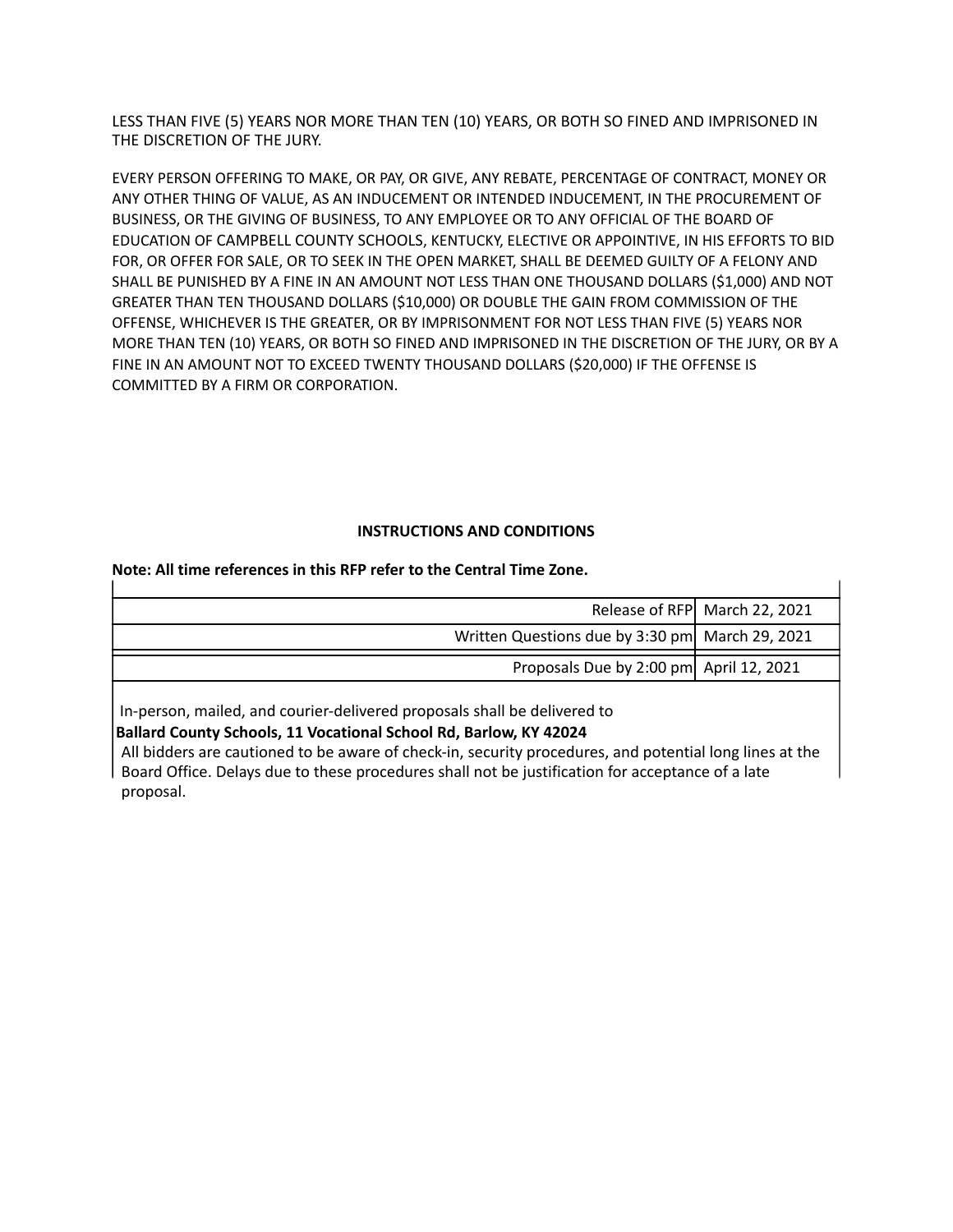### **SCOPE OF WORK**

The purpose of this RFP is to solicit proposals from qualified vendors to provide updated cafeteria seating, wall coverings, and technology options to the Ballard Memorial High School cafeteria.

### **Ballard County Schools**

*The successful bidder must remove and relocate existing cafeteria seating and decor to a designated area*. Surplus seating will be ready for removal prior to the delivery and installation dates for Ballard County Schools.

### **Specification Section**

Please note that the specified brands and model numbers have been specifically selected to serve a specific aesthetic look and feel on this project. Any alternate brands submitted must have an equivalent or better appeal and be approved by Amber Hayes, FSD.

A site inspection is to be conducted prior to the bid closing by each bidder in coordination with the **district. Inspections can be scheduled from March 23, 2022 – April 8, 2022. Inspections can be scheduled in Ballard County Schools by emailing [amber.hayes@ballardcountyschools.us](mailto:amber.hayes@ballardcountyschools.us)**

All bids shall include delivery, uncrating, assembly, set in place, hook-ups completed, staff training, and equipment testing.

**Any discrepancies/differences between supplied specs and specifications submitted by the bidder must have discrepancies/differences identifies (highlighted) by the submitting vendor.**

### **AWARD OF CONTRACT**

Upon determining that the proposals received from the offerors constitute a competitive range wherein the best interests of the school system shall be served, the contract will be awarded to the best-evaluated offeror submitting a proposal after the application of any reciprocal preference for resident bidders as required by the Kentucky Model Procurement Code.

### **PERIOD OF CONTRACT**

The initial contract period is expected to be from April 12, 2022 or upon Board approval through August 31, 2022.

> **BALLARD COUNTY BOARD OF EDUCATION:** reserves the right to accept any bid, to reject any or all bids, to waive any irregularities or informalities in bids received where such acceptance, rejection or waiver is considered to be in its best interest. Ballard County Board of Education also reserves the right to reject any bid where evidence or information submitted by the bidder does not provide satisfactory proof that the bidder is qualified to carry out the details of the contract.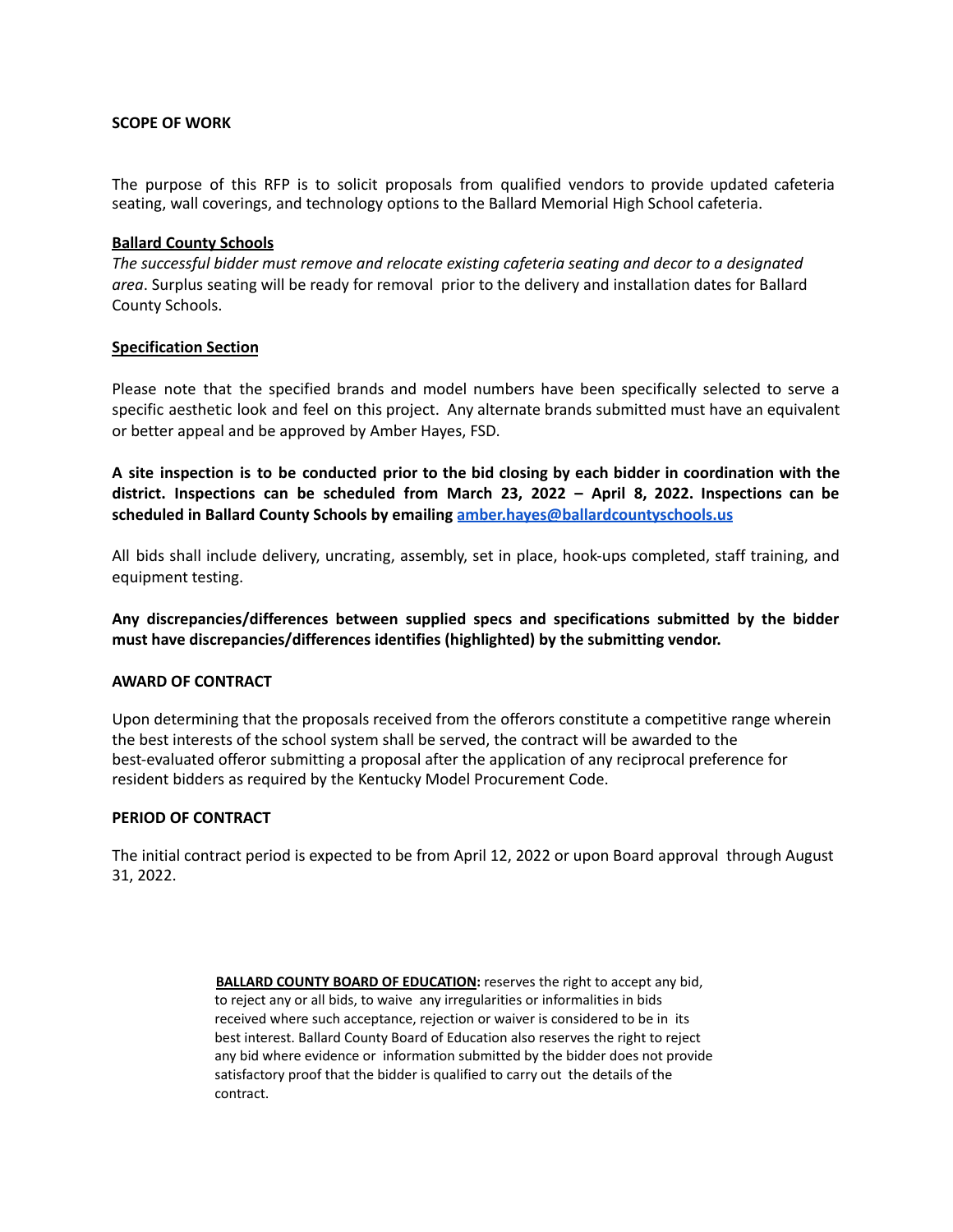**SITE VISIT:** FSE must coordinate with Amber Hayes and conduct a site visit

ten business days before bid date.

**BIDDERS INSTRUCTIONS:** Physical bid must be hand delivered to Ballard

County BOE.

**MANUFACTURER**: Low Temp Industries (Visions Design), AmTab Furniture, and approved alternates.

**ALTERNATES:** Suggested alternates must be submitted for approval no less than **ten business days** before the bid date and conform or exceed to all specified product details.

#### EQUIPMENT SPECIFICATIONS

**ITEM NO. A3: SIGN, WALL-MOUNTED QUANTITY:** ONE (1) **MFG. AND MODEL: Low Temp Industries Model No. SIGNAGE DESCRIPTION:** Old Plane

Approximately 66" X 42" 3 MM Brushed Aluminum Renobond w/ Digital Print Graphics

**ITEM NO. B1: SIGN, WALL-MOUNTED QUANTITY:** ONE (1) **MFG. AND MODEL: Low Temp Industries Model No. SIGNAGE DESCRIPTION:** Bomber Approximately 240" X 85"

6 MM PVC w/ Digital Print Graphics

**ITEM NO. B2: SIGN, WALL-MOUNTED QUANTITY:** ONE (1) **MFG. AND MODEL: Low Temp Industries Model No. SIGNAGE DESCRIPTION:** Core Values

> Approximately 118" X 18" Clear Acrylic w/ Digital Print Graphics & Standoff Hardware

**ITEM NO. B3: SIGN, WALL-MOUNTED QUANTITY:** ONE (1) **MFG. AND MODEL: Low Temp Industries Model No. SIGNAGE DESCRIPTION:** Truth

> Approximately 67" X 18" Clear Acrylic w/ Digital Print Graphics & Standoff Hardware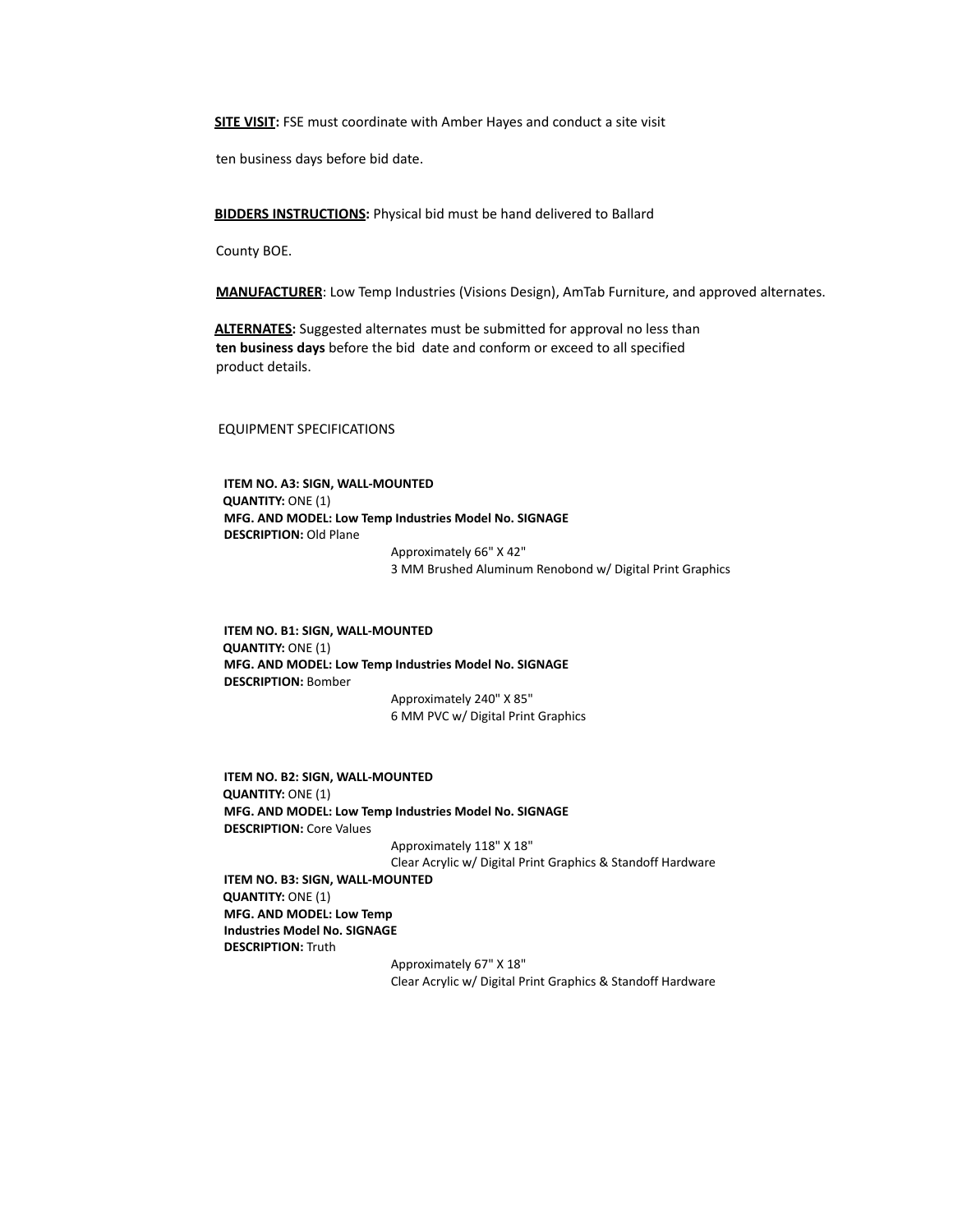**ITEM NO. B4: SIGN, WALL-MOUNTED QUANTITY:** ONE (1) **MFG. AND MODEL: Low Temp Industries Model No. SIGNAGE DESCRIPTION:** Honor

> Approximately 67" X 18" Clear Acrylic w/ Digital Print Graphics & Standoff Hardware

**ITEM NO. B5: SIGN, WALL-MOUNTED QUANTITY:** ONE (1) **MFG. AND MODEL: Low Temp Industries Model No. SIGNAGE DESCRIPTION:** Loyalty

> Approximately 82" X 18" Clear Acrylic w/ Digital Print Graphics & Standoff Hardware

**ITEM NO. C1: SIGN, WALL-MOUNTED QUANTITY:** ONE (1) **MFG. AND MODEL: Low Temp Industries Model No. SIGNAGE DESCRIPTION:** Adventure Awaits Map

> Approximately 86" X 60" 3 MM Brushed Aluminum Renobond w/ Digital Print Graphics

**ITEM NO. C2: SIGN, WALL-MOUNTED QUANTITY:** ONE (1) **MFG. AND MODEL: Low Temp Industries Model No. SIGNAGE DESCRIPTION:** Propeller

Approximately 66" X 42" 3 MM Brushed Aluminum Renobound w/ Digital Print Graphics

**ITEM NO. C3: SIGN, WALL-MOUNTED QUANTITY:** ONE (1) **MFG. AND MODEL: Low Temp Industries Model No. SIGNAGE DESCRIPTION:** Vintage Plane

> Approximately 66" X 42" 3 MM Brushed Aluminum Renobound w/ Digital Print Graphics

**ITEM NO. C4: SIGN, WALL-MOUNTED QUANTITY:** ONE (1) **MFG. AND MODEL: Low Temp Industries Model No. SIGNAGE DESCRIPTION:** Control Panel

> Approximately 66" X 42" 3 MM Brushed Aluminum Renobound w/ Digital Print Graphics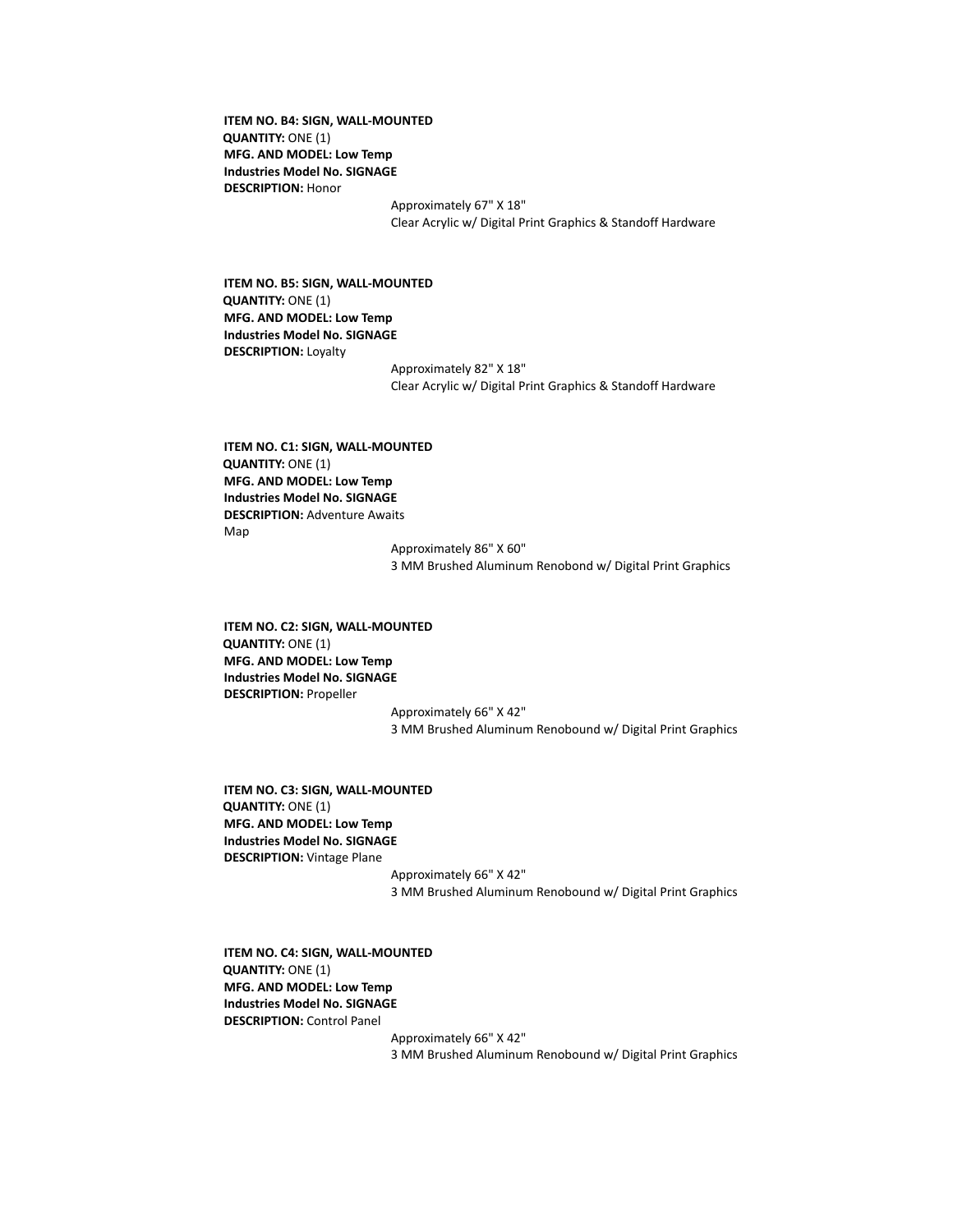**ITEM NO. F1: SIGN, WALL-MOUNTED QUANTITY:** ONE (1) **MFG. AND MODEL: Low Temp Industries Model No. SIGNAGE DESCRIPTION:** Fresh Cafe

Approximately 66" X 42" 6 MM PVC w/ Digital Print Graphics

**ITEM NO. G1: SIGN, WALL-MOUNTED QUANTITY:** ONE (1) **MFG. AND MODEL: Low Temp Industries Model No. SIGNAGE DESCRIPTION:** Fire Grill

> Approximately 60" X 24" 6 MM PVC w/ Digital Print Graphics

**ITEM NO. G2: SIGN, WALL-MOUNTED QUANTITY:** ONE (1) **MFG. AND MODEL: Low Temp Industries Model No. SIGNAGE DESCRIPTION:** Global Eats

Approximately 60" X 24" 6 MM PVC w/ Digital Print Graphics

**ITEM NO. GP: SIGN, WALL-MOUNTED QUANTITY:** SIX (6) **MFG. AND MODEL: Low Temp Industries Model No. SIGNAGE DESCRIPTION:** Gallery Photo Background Approximately 72" X 48"

6 MM PVC w/ Digital Print Graphics

**ITEM NO. GS1: SIGN, WALL-MOUNTED QUANTITY:** ONE (1) **MFG. AND MODEL: Low Temp Industries Model No. SIGNAGE DESCRIPTION:** Elevate BC

Approximately 130" X 14" 6 MM PVC w/ Digital Print Graphics

**ITEM NO. GS2: SIGN, WALL-MOUNTED QUANTITY:** ONE (1) **MFG. AND MODEL: Low Temp Industries Model No. SIGNAGE DESCRIPTION:** Bomber Pride

> Approximately 150" X 14" 6 MM PVC w/ Digital Print Graphics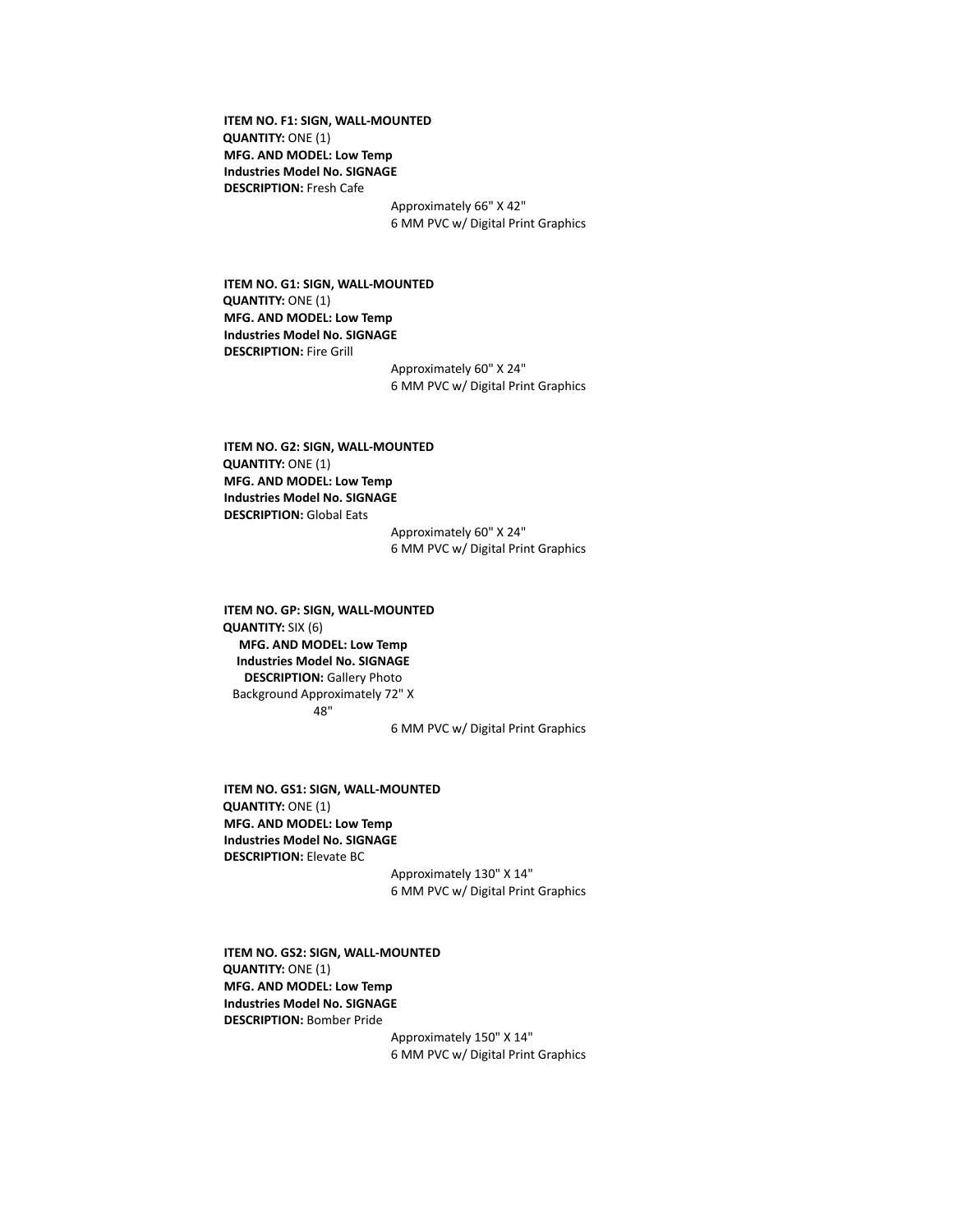**ITEM NO. GS3: SIGN, WALL-MOUNTED QUANTITY:** ONE (1) **MFG. AND MODEL: Low Temp Industries Model No. SIGNAGE DESCRIPTION:** Ballard County Approximately 150" X 14"

6 MM PVC w/ Digital Print Graphics

**ITEM NO. GS4: SIGN, WALL-MOUNTED QUANTITY:** ONE (1) **MFG. AND MODEL: Low Temp Industries Model No. SIGNAGE DESCRIPTION:** Honoring All Who Served Approximately 270" X 14" 6 MM PVC w/ Digital Print Graphics

**ITEM NO. GS5: SIGN, WALL-MOUNTED QUANTITY:** ONE (1) **MFG. AND MODEL: Low Temp Industries Model No. SIGNAGE DESCRIPTION:** Ballard Memorial Bomber Approximately 175" X 30" 6 MM PVC w/ Digital Print Graphics

**ITEM NO. H1: SIGN, WALL-MOUNTED QUANTITY:** ONE (1) **MFG. AND MODEL: Low Temp Industries Model No. SIGNAGE DESCRIPTION:** Vintage Plane Approximately 66" X 42" 3 MM Brushed Aluminum w/ Digital Print Graphics

**ITEM NO. MS1: SIGN, WALL-MOUNTED QUANTITY:** SIX (6) **MFG. AND MODEL: Premier Metal & Glass Model No. SIGNAGE DESCRIPTION:** Military Seals 3/8" CLEAR TEMPERED GLASS WITH POLISHED EDGES; INCLUDES CUSTOM PRINTED DESIGN; INCLUDES 1/2" HOLES FOR MOUNTING TO WALL; **STANDOFFS** PROVIDED BY PMG; APPROX 45" RADIUS; SEE DRAWING FOR DETAIL

**ITEM NO. P: WALL PAINT - SUPPLIES QUANTITY:** ONE (1) **MFG. AND MODEL: Low Temp Industries Model No. PAINTING DESCRIPTION:** Wall Paint

Painting per Visions Design Package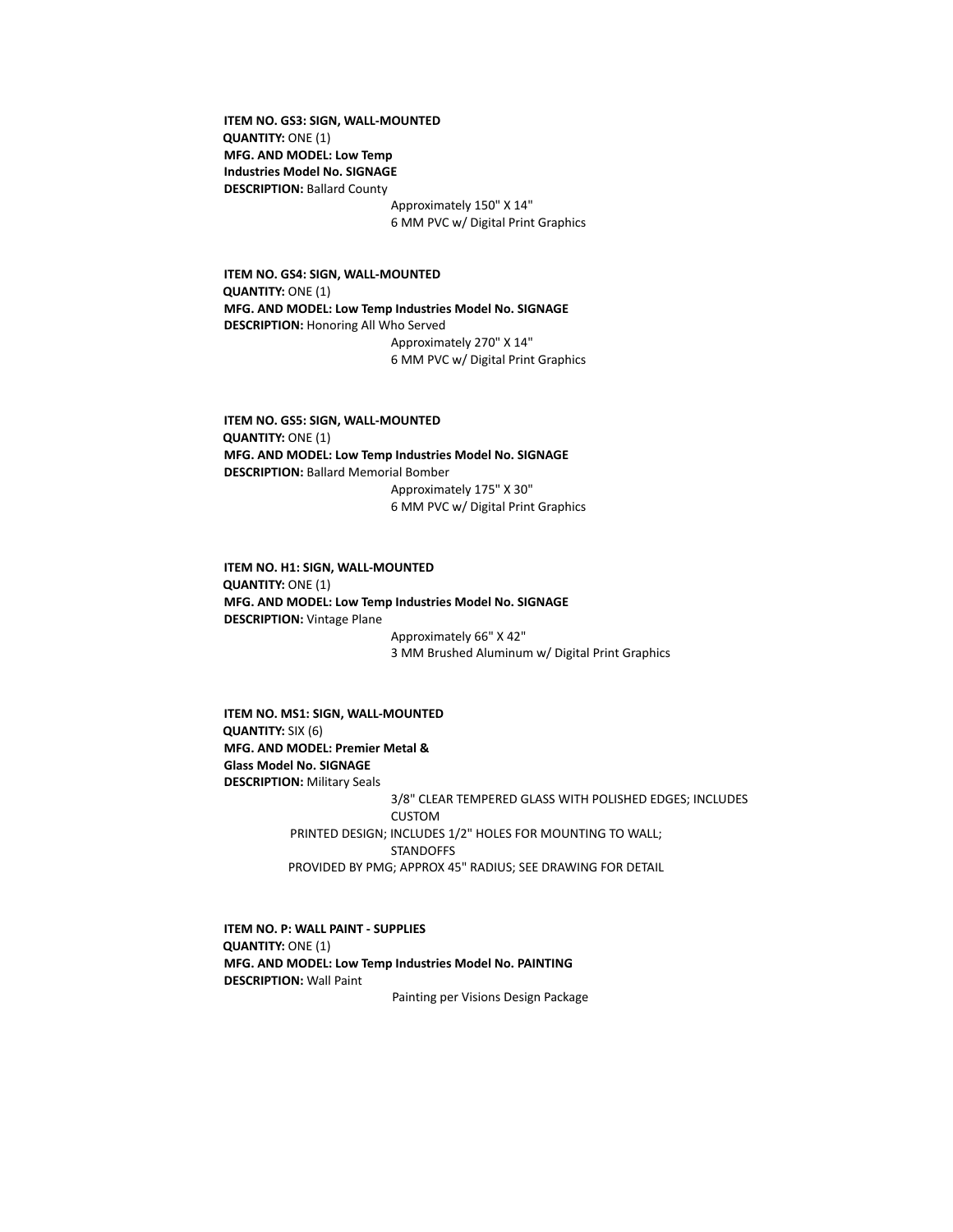**ITEM NO. PR: REPLICA PROPELLER QUANTITY:** FOUR (4) **MFG. AND MODEL: Low Temp Industries Model No. REPLICA PROPELLER DESCRIPTION:** Replica Propeller

Wall Mounted Propeller

**ITEM NO. MEDIA: MEDIA TV WALL QUANTITY:** ONE (1) **MFG. AND MODEL: Custom Model No. MEDIA WALL DESCRIPTION:** (40) IRiS-R3G2

(7) CASE-IRiS-6

- (4) IRiS-ICON-FLY2 (1) NovaStar-VX1000
- 
- (1) Media Wall locking cabinet

**ITEM NO. FURNITURE: CAFTERIA FURNITURE PACKAGE QUANTITY:** ONE (1) **MFG. AND MODEL: AmTab Manufacturing Corporation Model No. FURNITURE PACKAGE DESCRIPTION:** AmTab Manufacturing Corporation Model No. FURNITURE PACKAGE See AmTab Design Package

**ITEM NO. ELECTRIC: ELECTRICAL UPGRADES QUANTITY:** ONE (1) **MFG. AND MODEL: Custom Model No. ELECTRICAL UPGRADES DESCRIPTION:** Electrical Upgrades Lighting for MS1 Wall Signs Power for Media Wall

**ITEM NO. P-LABOR: PAINT LABOR QUANTITY:** ONE (1) **MFG. AND MODEL: Custom Model No. PAINT - LABOR DESCRIPTION:** Labor of Painting Painting per Visions Design Package

**ITEM NO. FSC-LABOR: FSC - MISC QUANTITY:** ONE (1) **MFG. AND MODEL: Custom Model No. FSC - MISC DESCRIPTION:** Labor of Painting Painting per Visions Design Package

**ITEM NO. MEDIA LABOR: MEDIA - LABOR QUANTITY:** ONE (1) **MFG. AND MODEL: Custom Model No. MEDIA - LABOR DESCRIPTION:** MEDIA - LABOR

Labor for Installation of Media Wall.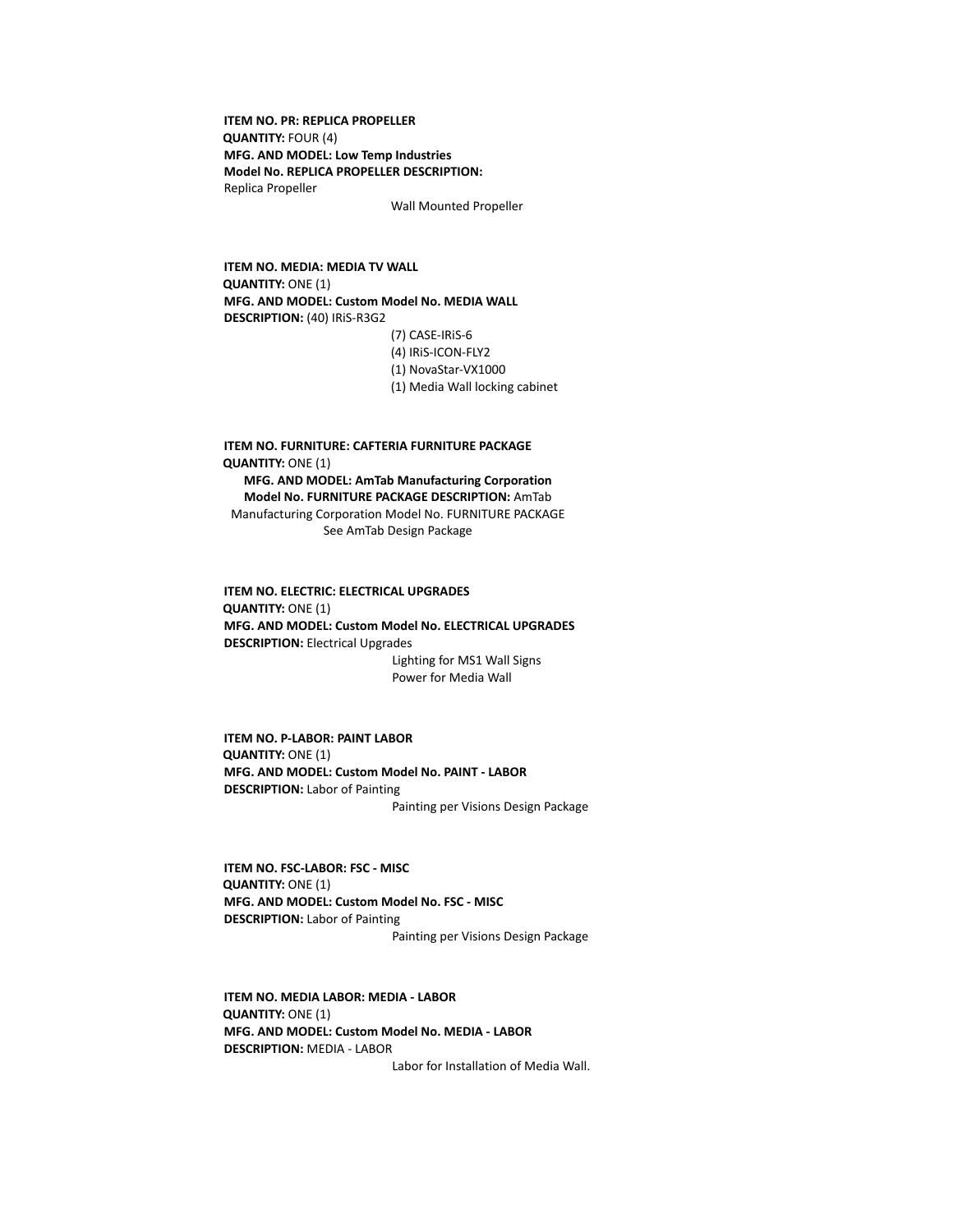**ITEM NO. FREIGHT: FRIEGHT QUANTITY:** ONE (1) **MFG. AND MODEL: Custom Model No. FREIGHT DESCRIPTION:** Custom Model No. FREIGHT Freight & Delivery

## **INVOICING**

Invoicing terms shall be Net 30. Invoices shall be paid within 30 days after receipt.

Awarded FSC should provide a billing invoice for each purchase that reflects at least the following information:

- The Contractor's name
- District Purchase order number
- Detailed list of delivered items
- Order date
- Delivery date
- Net cost to Board of Education
- Net cost to Food Service

### **FORM OF AGREEMENT (CONTRACT) BETWEEN BOARD AND CONTRACTOR**

Unless otherwise provided in the RFP, the agreement to contract will be written on a form of agreement between Board and offeror bound by reference of the RFP.

### **NON-DISCRIMINATION**

During the performance of Contracts resulting from this RFP, the Offer agrees as follows:

30.1

The Offeror shall not discriminate against any employee, applicant or subcontractor because of age, color, creed, handicap condition, marital or parental status, national origin, race, sex, veteran status, political opinion or affiliation. The Offeror shall take affirmative action to ensure that applicants are employed and that employees are treated during employment without regard to their age, color, creed, handicap condition, marital or parental status, national origin, race, sex, sexual orientation, gender identity, gender expression, veteran status, political opinion or affiliation. Such action shall include, although not limited to, the following: Employment, upgrading, demotion or transfer; recruitment or recruitment advertising; layoff or termination; rates of pay or other forms of compensation; and selection for training, including apprenticeship. The Offeror agrees to post in conspicuous places notices setting forth the provisions of this Equal Opportunity clause.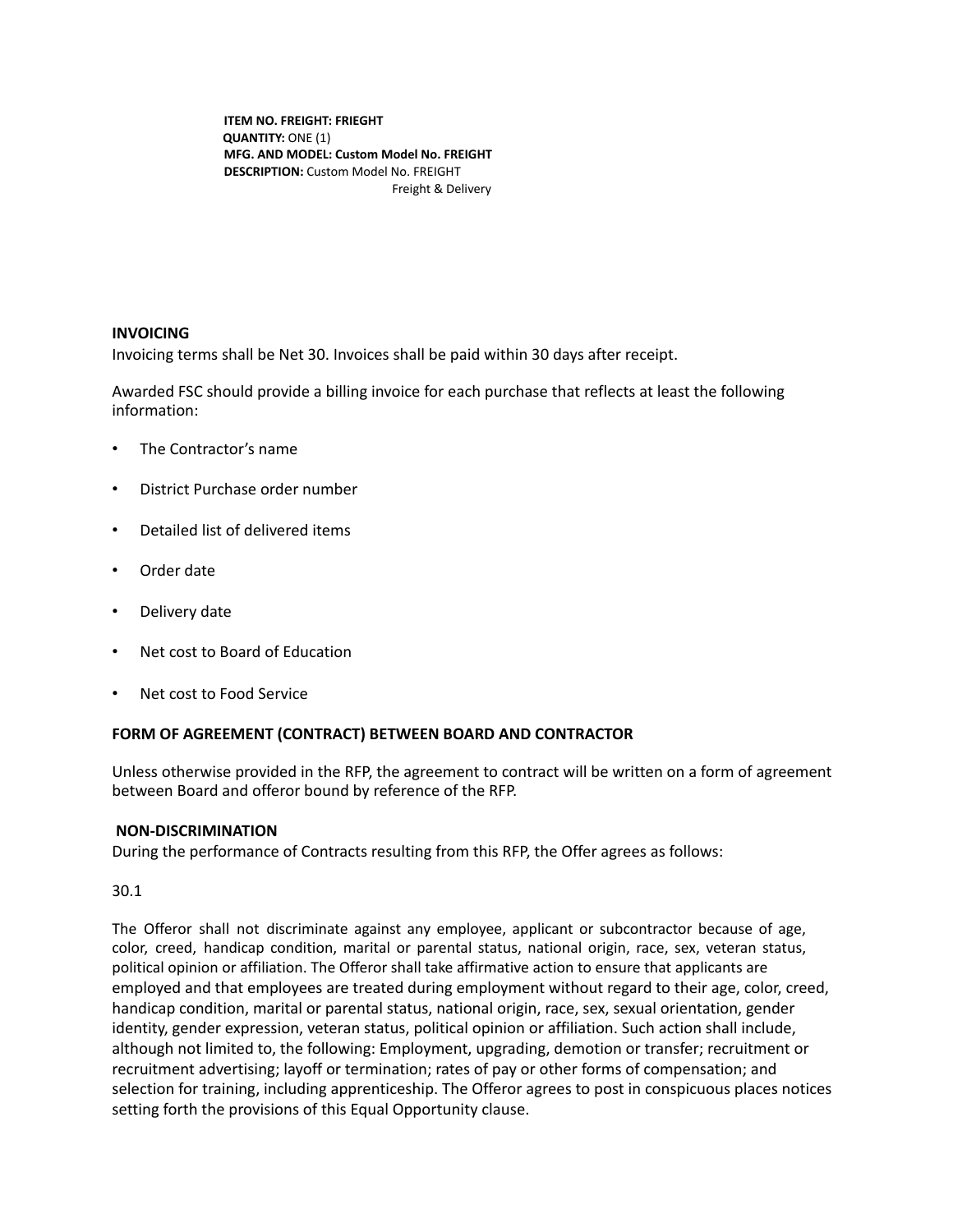## 30.2

The Offeror shall in all solicitations and/or advertisements for employees placed by or on behalf of the Offeror, state that all qualified applicants shall receive consideration for employment without regard to age, color, creed, handicap condition, marital or parental status, national origin, race, sex, sexual orientation, gender identity, gender expression, veteran status, political opinion or affiliation.

## 30.3

The Offeror shall cause any subcontractor engaged to perform any services required by this Contract to include this Equal Opportunity clause in all solicitations, advertisements, and employment practices it shall perform.

# **UTILIZATION OF MINORITY VENDORS**

The utilization of minority vendors and subcontractors are encouraged, wherever possible, on public contracts. The contractor should make full efforts to locate minority businesspersons. For assistance in identifying minority offerors and subcontractors, contact the Minority and Women Business Enterprise Certification Program at 502-564-8099 or by email at **Finance.MWBE@ky.gov**, or the Office of Equal Opportunity and Contract Compliance at 502.564.2874 or by email at [Finance.ContractCompliance@ky.gov.](mailto:Finance.ContractCompliance@ky.gov)

## **FUEL SURCHARGES**

Awarded contractor(s) may not add fuel surcharges or other miscellaneous charges to bid prices or invoices. All charges MUST be included in your bid price.

## **TOBACCO-FREE CAMPUSES**

Smoking or the use of any tobacco product is not permitted on any Ballard County Schools property. This prohibition includes all buildings and grounds and is in effect 24 hours a day, 7 days a week.

## **TERMINATION**

Contracts may be terminated at any time on 30 days' notice upon the mutual agreement of both parties, or upon the discretion of the school district, in a shorter period of time, if the terms of the contract are violated in any way. The termination may be per line item or entire contract.

## **ACCESS TO RECORDS**

All contracts over \$10,000 awarded by the School Food Authority, include a provision to the effect that the School Food Authority, the State Agency, USDA, the Comptroller General of the United States, or any of their duly authorized representatives, shall have access to any books, documents, papers, and records of the contractor which are directly pertinent to that specific contract, for the purpose of making audit, examination, excerpts, and transcriptions.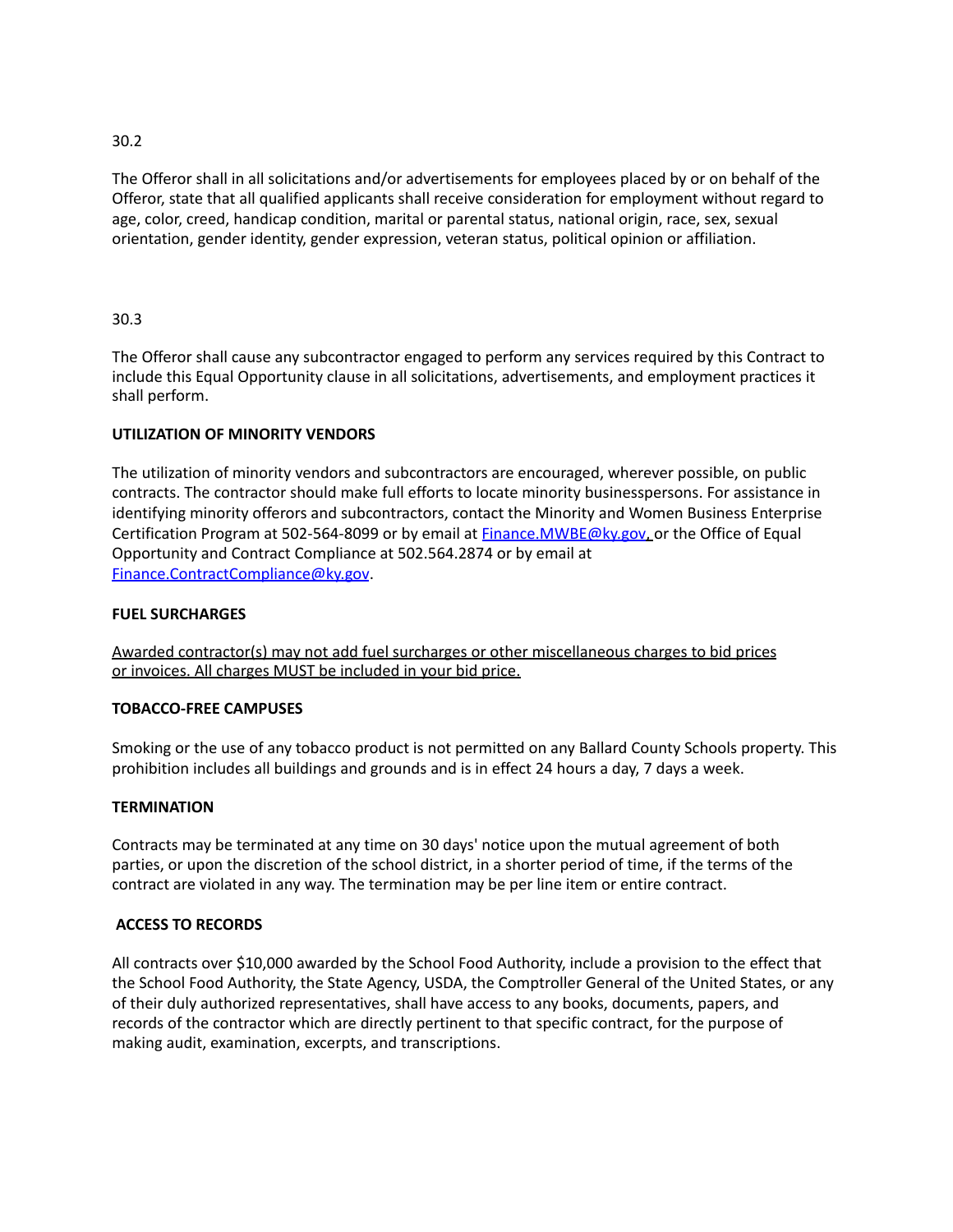#### **PENALTY**

The designated supplier(s) reciprocally agrees to provide total requirements as listed herein, thereby minimizing occurrences when a school district may have to seek other interim product sources. Failure to deliver 100% of the items as agreed upon in the Contract - within 48 hours (or as mutually agreed) shall be considered a default.

A successful bidder must have a proven (or believable) record of service, particularly with respect to delivering all items on a regularly scheduled basis, at favorable prices. A distributor may be designated as unacceptable if the requirements listed herein have been previously violated and/or poor communications exists between the Offeror and the school district.

Modifications, additions, or changes to the terms and conditions of this RFP may be a cause for rejection of a bid. Bidders are requested to submit all bids on the school District's official forms (if provided and mandated).

#### **CERTIFICATION REGARDING DEBARMENT AND SUSPENSION**

In accordance with Federal Acquisition Regulation 52.209-5, the vendor shall certify, by submitting the solicitation, that to the best of its knowledge and belief, the vendor and/or its principals is (are) not presently debarred, suspended, proposed for debarment, or declared ineligible for the award of contracts by any State or Federal agency.

"Principals", for the purposes of this certification, means officers, directors, owners, partners, and persons having primary management or supervisory responsibilities within a business entity (e.g., general manager, plant manager, head of subsidiary, division, or business segment, and similar positions.)

#### **BUY AMERICAN**

The Buy American provision was added to the National School Lunch Act (NSLA) by Section 104(d) of the William F. Goodling Child Nutrition Reauthorization Act of 1998 (Public Law 105-336). Section 12(n) to the NSLA (42 USC 1760(n)), requiring school food authorities (SFAs) to purchase, to the maximum extent practicable, domestic commodity or product.

The following clause language is suggested but not mandatory:

"Domestic Commodity or Product" are defined as an agricultural commodity that is produced in the United States and a food product that is processed in the United States using substantial agricultural commodities that are produced in the United States.

"Substantial" means that over 51 percent of the final processed product consists of agricultural commodities that were grown domestically.

Products from Guam, American Samoa, Virgin Islands, Puerto Rico, and the Northern Mariana Islands are allowed under this provision as territories of the United States.

The Buy American provision (7 CFR Part 210.21(d)) is one of the procurement standards SFAs must comply with when purchasing commercial food products served in the school meals programs. Buy American: Schools participating in the federal school meal programs are required to purchase domestic commodities and products for school meals to the maximum extent practicable. Domestic commodity or product means an agricultural commodity that is produced in the US and a food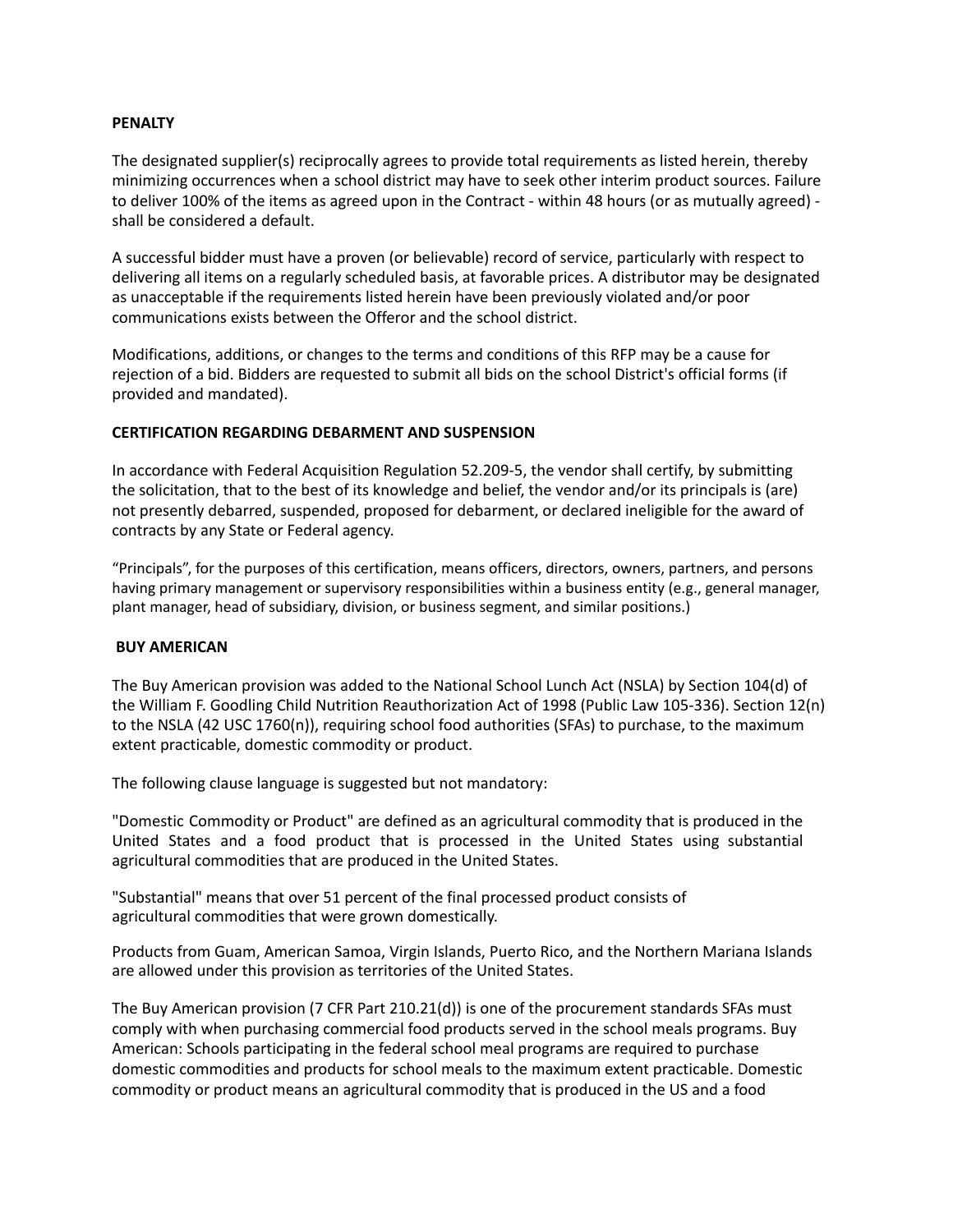product that is processed in the US substantially (at least 51 percent) using agricultural commodities that are produced in the US.

Federal regulations require that all foods purchased for Child Nutrition Program be of domestic origin to the maximum extent practicable. While rare, two (2) exceptions may exist when: the product is not produced or manufactured in the US in sufficient reasonable and available quantities of a satisfactory quality, such as bananas and pineapple; and competitive proposals reveal the cost of a domestic product is significantly higher than a non-domestic product. ALL products that are normally purchased by Distributor as non- domestic and proposed as part of this solicitation must be identified with the country of origin. Distributor shall outline their procedures to notify School when products are purchased as non-domestic. Any substitution of a non-domestic product for a domestic product (which was originally a part of the solicitation), must be approved, in writing 10 days prior of delivery date, by the Food Service Director, prior to the delivery of the product to the School. Any non-domestic product delivered to the School, without the prior written approval of the Food Service Director, will be rejected. Distributor must affirm their willingness to assert their best and reasonable efforts to ensure compliance with this federal rule.

## **DISCOUNTS, REBATES, ALLOWANCES AND INCENTIVES**

The vendor shall fully disclose all discounts, rebates, allowances, and incentives received from its suppliers. The vendor must disclose and return to the Ballard County Schools, within a mutually agreed upon timeframe, the full amount of any discounts, rebates, or applicable credits that are received based on any purchases made on behalf of the District.

## **COST REIMBURSABLE CONTRACTS**

The following conditions apply to cost reimbursable contracts:

Allowable costs will be paid from the nonprofit school food service account to the contractor net of all discounts, rebates and other applicable credits accruing to or received by the contractor or any assignee under the contract, to the extent those credits are allocable to the allowable portion of the costs billed to the school food authority;

The contractor must separately identify for each cost submitted for payment to the school food authority the amount of that cost that is allowable (can be paid from the nonprofit school food service account) and the amount that is unallowable (cannot be paid from the nonprofit school food service account); The contractor must exclude all unallowable costs from its billing documents and certify that only allowable costs are submitted for payment and records have been established that maintain the visibility of unallowable costs, including directly associated costs in a manner suitable for contract cost determination and verification;

The contractor's determination of its allowable costs must be made in compliance with the applicable Departmental and Program regulations and Office of Management and Budget cost circulars;

The contractor must identify the amount of each discount, rebate and other applicable credit on bills and invoices presented to the school food authority for payment and individually identify the amount as a discount, rebate, or in the case of other applicable credits, the nature of the credit. If approved by the State agency, the school food authority may permit the contractor to report this information on a less frequent basis than monthly, but no less frequently than annually;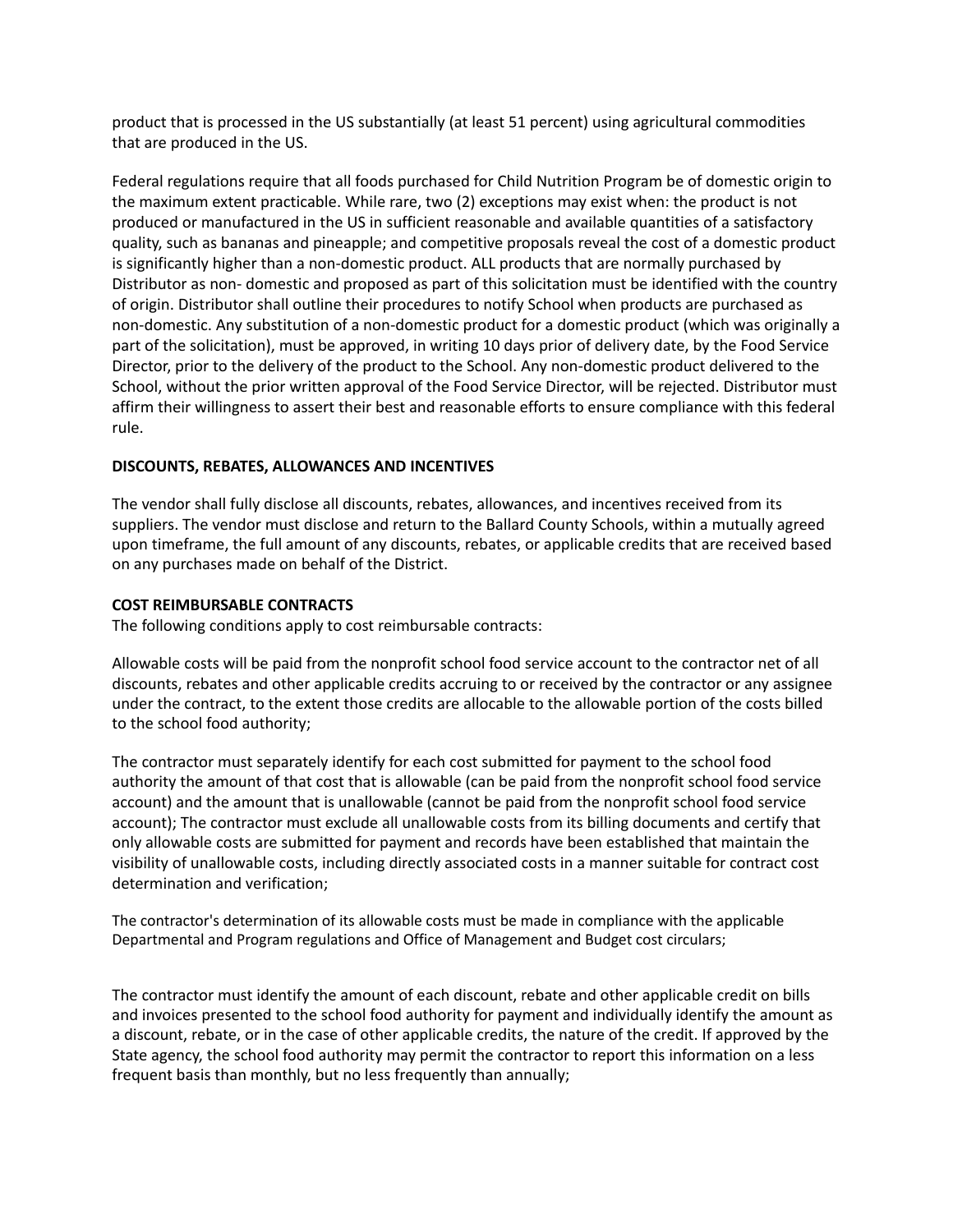The contractor must identify the method by which it will report discounts, rebates and other applicable credits allocable to the contract that are not reported prior to conclusion of the contract; and

The Contractor must maintain documentation of costs and discounts, rebates and other applicable credits, and must furnish such documentation upon request to the school food authority, the State agency, or the Department.

**Prohibited expenditures** - No expenditure may be made from the nonprofit school food service account for any cost resulting from a cost reimbursable contract that fails to include the requirements of this section, nor may any expenditure be made from the nonprofit contractor receiving payments in excess of the contractor's actual net allowable costs.

## **DATA SECURITY AND BREACH PROTOCOLS**

Vendors that are provided by Ballard County Schools with access to Personal Information as defined by and in accordance with Kentucky's Personal Information Security and Breach Investigation Act, KRS 61.931, et seq. (the "Act"), or that collect and maintain Personal Information on behalf of Ballard County Schools, shall secure and protect the Personal Information and shall respond to any security breach relating to the Personal Information by, without limitation, complying with all requirements applicable to nonaffiliated third parties set forth in the Act and all requirements of this Article.

"Personal Information" is defined in accordance with KRS 61.931(6) as "an individual's first name or first initial and last name; personal mark; or unique biometric or genetic print or image, in combination with one (1) or more of the following data elements:

a) An account, credit card number, or debit card number that, in combination with any required security code, access code or password, would permit access to an account;

b) A Social Security number;

c) A taxpayer identification number that incorporates a Social Security number;

d) A driver's license number, state identification card number or other individual identification number issued by an agency;

e) A passport number or other identification number issued by the United States government; or

f) Individually Identifiable Information as defined in 45 C.F.R. sec. 160.013 (of the regulations under the Health Insurance Portability and Accountability Act), except for education records covered by the Family Education Rights and Privacy Act, as amended 20 U.S.C. sec 1232g."

As provided in KRS 61.931(9)(a), a "security breach" means "

The unauthorized acquisition, distribution, disclosure, destruction, manipulation, or release of unencrypted or unredacted records or data that compromises or the agency (Ballard County Schools) or the nonaffiliated third party (the vendor) believes may compromise the security, confidentiality, or integrity of personal information and result in the likelihood of harm to one (1) or more individuals; or

1. the unauthorized acquisition, distribution, disclosure, destruction, manipulation, or release of encrypted records or data containing personal information along with the confidential process or key to unencrypt the records or data that compromises or the agency (Ballard County Schools) or the nonaffiliated third party (the vendor) reasonably believes may compromise the security, confidentiality, or integrity of personal information and result in the likelihood of harm to one (1) or more individuals."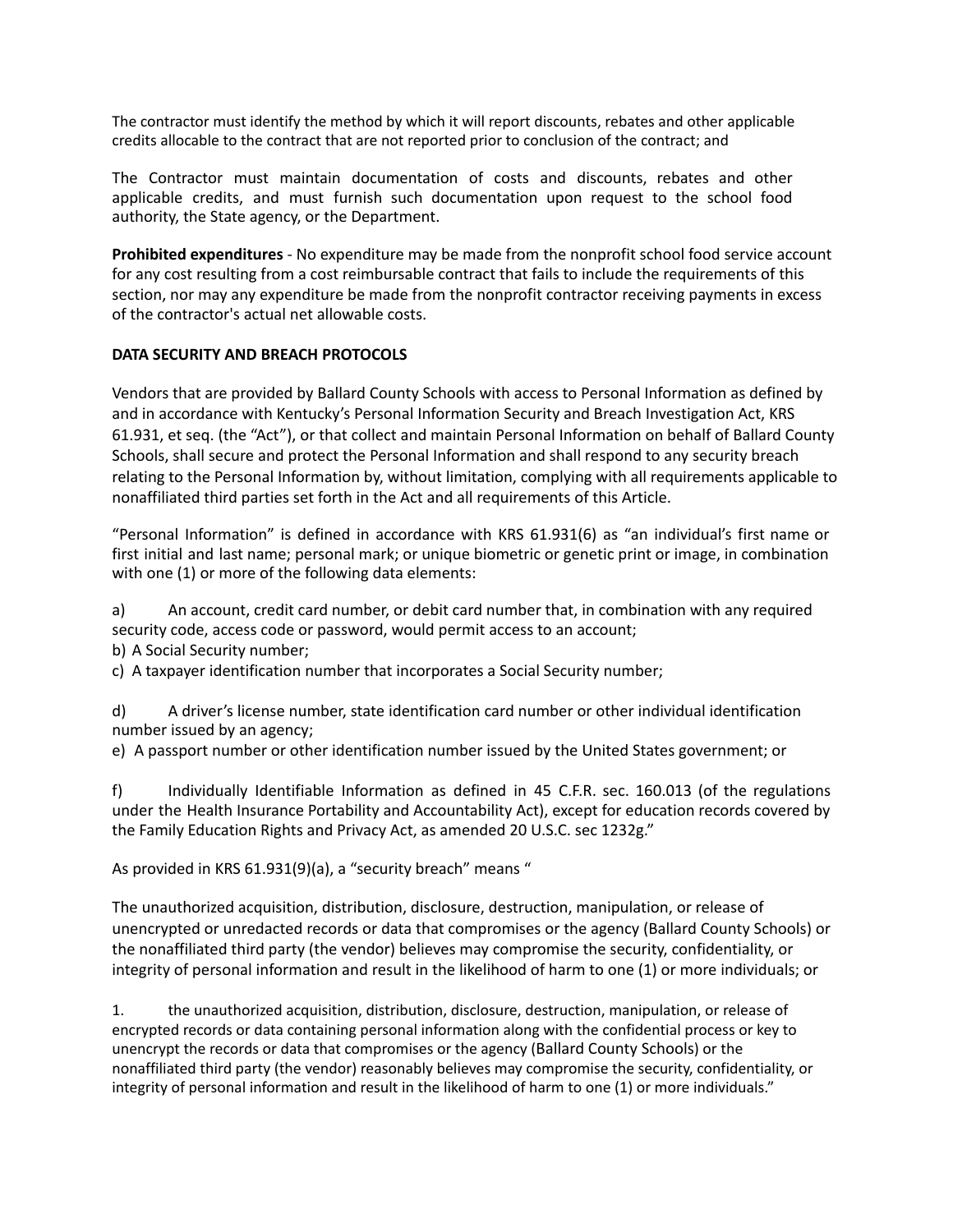As provided in KRS 61.931(5), a "nonaffiliated third party" means "Any person that (a) has a contract or agreement with an agency (Ballard County Schools); and receives personal information from the agency (Campbell County Schools and/or Madison County Schools) pursuant to the contract or agreement."

The vendor hereby agrees to cooperate with Ballard County Schools and the Commonwealth in complying with the response, mitigation, correction, investigation, and notification requirements of the Act and this Article. Without limitation of the foregoing, the vendor agrees to the terms set forth below.

The vendor shall notify as soon as possible, but within seventy-two (72) hours, Ballard County Schools of a determination of or knowledge of a security breach relating to the Personal Information in the possession of the vendor, unless the exception set forth in KRS 61.932(2)(b)2 applies and the vendor abides by the requirements set forth in that exception. Notice shall be sent to the Ballard County School's Food Service Director, Amber Hayes, 11 Vocational School Rd, Barlow, KY 42024,(270)-665-8400. The notice to Ballard County Schools shall include all information the vendor has with regard to the security breach at the time of notification.

The vendor hereby agrees to report, immediately and within twenty-four (24) hours, to the offices of the Ballard County Schools Chief Financial Officer, Superintendent, Director of Information Technology and Manager of Payroll and Cash Management of any known reasonably believed instances of missing data, data that has been inappropriately shared, or data taken off site.

The vendor hereby agrees that Ballard County Schools may withhold payment(s) owed to the vendor for any violation of the Act or this Article.

In the event of a security breach relating to Personal Information, the vendor hereby agrees to undertake a prompt and reasonable investigation of any breach as required by KRS 61.933(1)(a)2 including all requirements of KRS 61.932(1)(b), and for providing notices required by KRS 61.933(1)(b) subject to the provisions of KRS 61.933(3). In such event, the vendor will satisfy the notification deadlines in KRS 61.933(1)(b) but the vendor will ensure that Ballard County Schools has the opportunity to review and approve all notices to be sent. Ballard County Schools will have the opportunity to review any report produced as the result of the investigation. The vendor will be fully responsible for all costs associated with compliance by the vendor and Ballard County Schools with the provisions of KRS 61.931 et seq., and any other Federal or state law including the law of any other state, as the result of a security breach hereunder.

If the vendor is required by federal law or regulation to conduct security breach investigations or to make notifications of security breaches, or both, as a result of the vendor's unauthorized disclosure of one (1) or more data elements of Personal Information that is the same as one (1) or more of the data elements of Personal Information listed in KRS 61.931(6)(a) to (f), the vendor shall meet the requirements of the Act by providing to Ballard County Schools a copy of any and all reports and investigations relating to such security breach investigations or notifications that are required to be made by federal law or regulations. This paragraph shall not apply if the security breach includes the unauthorized disclosure of data elements that are not covered by federal law or regulation but are listed in KRS 61.931(6)(a) to (f).

In accordance with KRS 61.932(2)(a), the vendor shall implement, maintain, and update security and breach investigation procedures that are appropriate to the nature of the information disclosed, that are at least as stringent as the security and breach investigation procedures and practices established by the Commonwealth Office of Technology [\(http://technology.ky.gov/policy/Pages/CIO-090.aspx\)](http://technology.ky.gov/policy/Pages/CIO-090.aspx) and that are reasonably designed to protect the Personal Information from unauthorized access, use, modification, disclosure, manipulation, or destruction.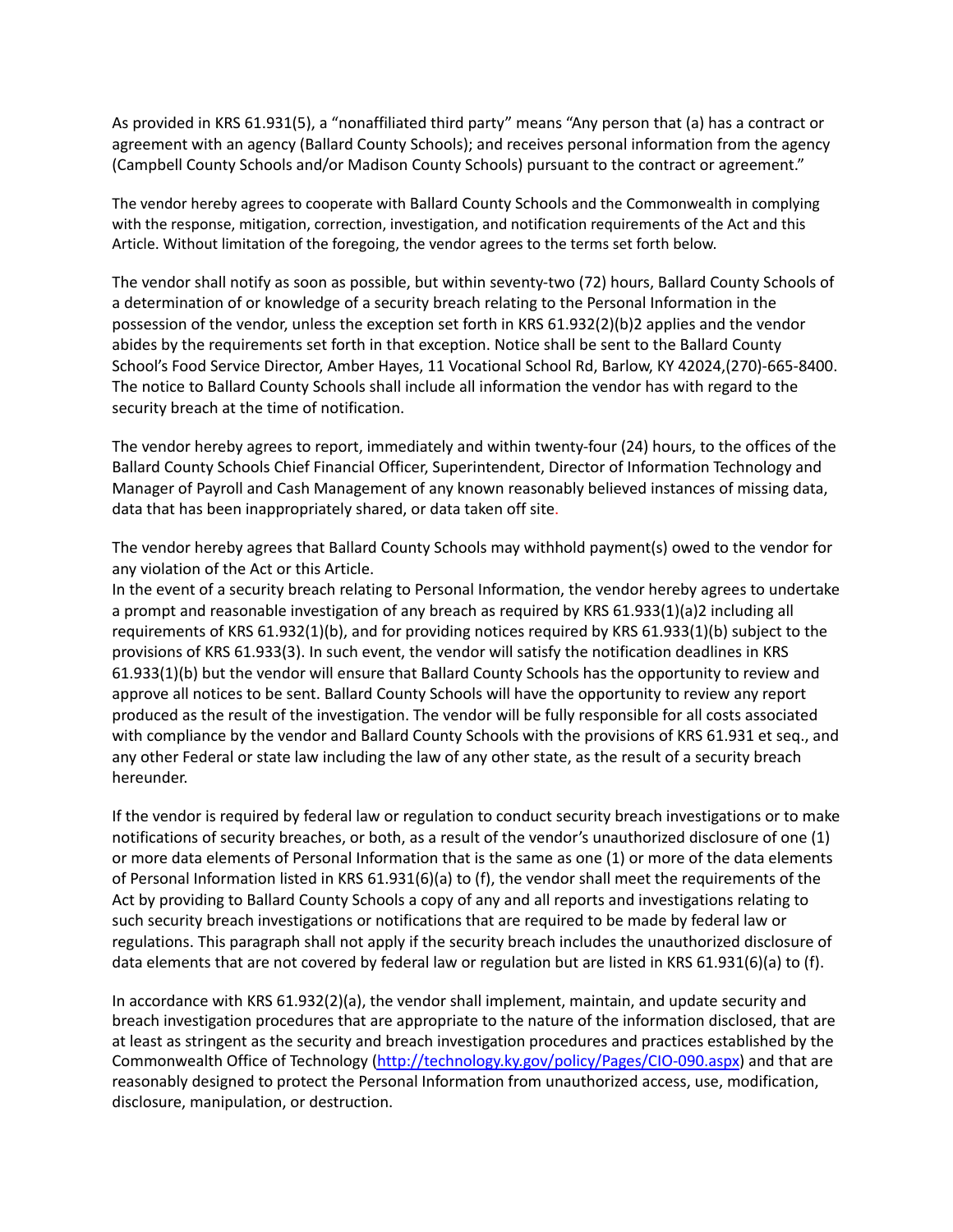### **Student Data Security**

Pursuant to KRS 365.734 (House Bill 232 (2014)), if the vendor is a cloud computing service provider (as defined in KRS 365.734(1)(b) as "any person or entity other than an educational institution that operates a cloud computing service," which is defined in KRS 365.734(1)(a) as "a service that provides, and that is marketed and designed to provide, an educational institution with account-based access to online computing services"), or, through service to Ballard County Schools, becomes the equivalent of a cloud computing service provider, the vendor does further agree that:

- The vendor shall not process student data for any purpose other than providing, improving, developing, or maintaining the integrity of its cloud computing services, unless the vendor receives express permission from the student's parent. The vendor shall work with the student's school and district to determine the best method of collecting parental permission. KRS 365.734 defines "process" and "student data".
- With a written agreement for educational research, the vendor may assist Ballard County Schools to conduct educational research as permitted by the Family Education Rights and Privacy Act of 1974, as amended, 20 U.S.C. sec.1232g.
- Pursuant to KRS 365.734, the vendor shall not in any case process student data to advertise or facilitate advertising or to create or correct an individual or household profile for any advertisement purposes.
- Pursuant to KRS 365.734, the vendor shall not sell, disclose, or otherwise process student data for any commercial purpose.
- Pursuant to KRS 365.734, the vendor shall certify in writing to the Ballard County Schools that it will comply with KRS 365.734(2)

## **CERTIFICATIONS AND ASSURANCES**

The United States Department of Agriculture (USDA) requires vendor(s) awarded contract(s) on National School Lunch Program (NSLP), National School Breakfast Program (NSBP) or associated Nutrition Services contract to certify and assure that they will comply with all of the applicable requirements of items 1-13 as listed below. Vendor(s) also agree these items may be amended from time to time, including adding appropriate provisions to all contracts between Ballard County Schools and for-profit Contractors:

(1) Administrative, contractual, or legal remedies in instances where contractors violate or breach contract terms and provide for such sanctions and penalties as may be appropriate. (Contracts more than the simplified acquisition threshold)

(2) Termination for cause and for convenience by the grantee or subgrantee including the manner by which it will be affected and the basis for settlement. (All contracts in excess of \$10,000)

(3) Compliance with Executive Order 11246 of September 24, 1965, entitled "Equal Employment Opportunity," as amended by Executive Order 11375 of October 13, 1967, and as supplemented in Department of Labor regulations (41 CFR Chapter 60). (All construction contracts awarded in excess of \$10,000 by grantees and their contractors or subgrantees)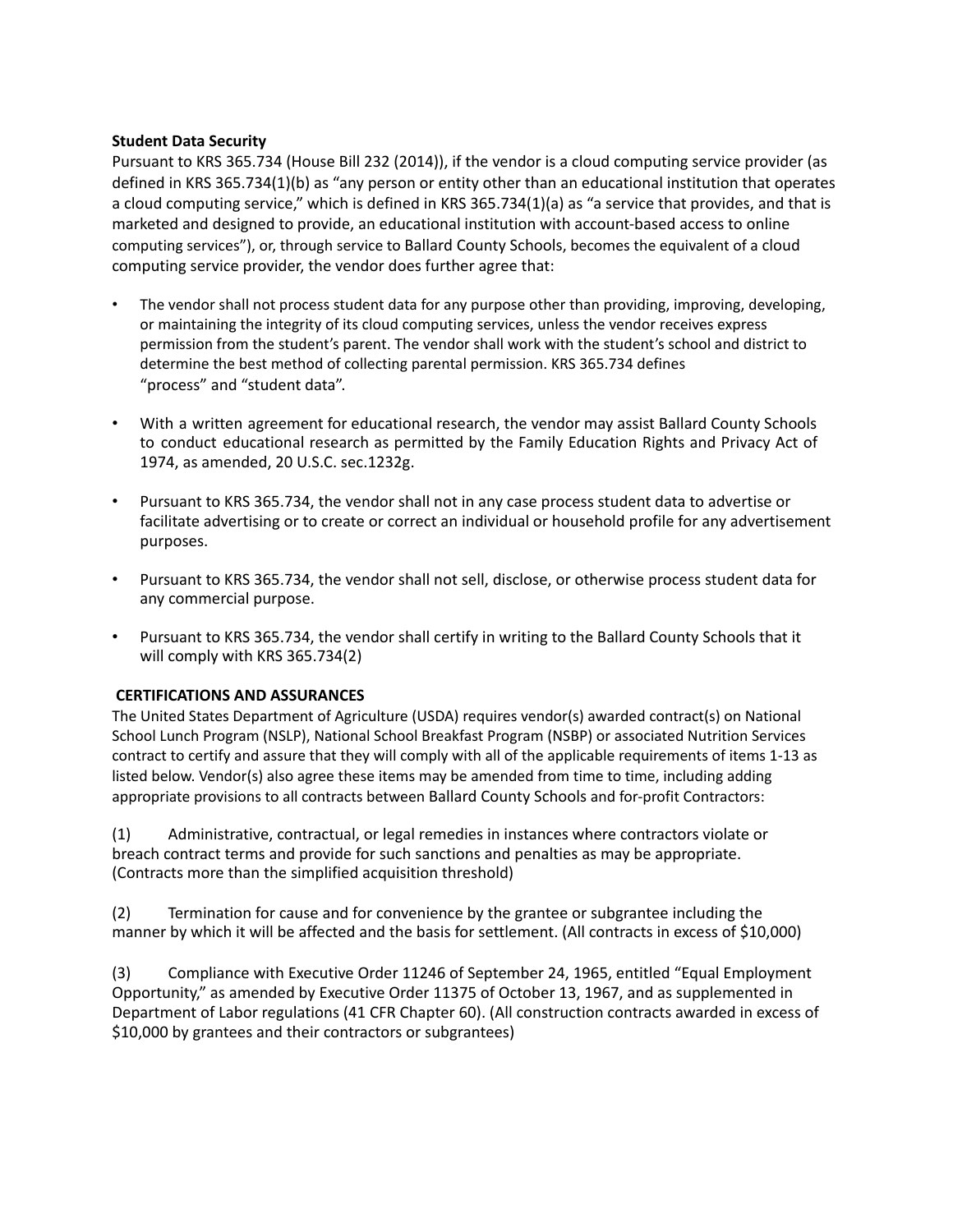(4) Compliance with the Copeland "Anti-Kickback" Act (18 U.S.C. 874) as supplemented in Department of Labor regulations (29 CFR Part 3). (All contracts and subgrants for construction or repair)

(5) Compliance with the Davis-Bacon Act (40 U.S.C. 276a to 276a-7) as supplemented by Department of Labor regulations (29 CFR Part 5). (Construction contracts in excess of \$2000 awarded by grantees and subgrantees when required by Federal grant program legislation)

(6) Compliance with Sections 103 and 107 of the Contract Work Hours and Safety Standards Act (40 U.S.C. 327-330) as supplemented by Department of Labor regulations (29 CFR part 5). (Construction contracts awarded by grantees and subgrantees in excess of \$2000, and in excess of \$2500 for other contracts which involve the employment of mechanics or laborers)

(7) Notice of awarding agency requirements and regulations pertaining to patent rights with respect to any discovery or invention which arises or is developed in the course of or under such contract.

(8) Awarding agency requirements and regulations pertaining to copyrights and rights in data.

(9) Retention of all required records for five (5) years after grantees or subgrantees make final payments and all other pending matters are closed.

(10) Compliance with all applicable standards, orders, or requirements issued under section 306 of the Clean Air Act (42 U.S.C. 740-7671q), and the Federal Water Pollution Act amended (33 U.S.C. 1251-1387) and the contractor must agree to report all violations to the Federal awarding agency and the Regional Office of the Environmental Protection Agency (EPA). (Contracts, subcontracts, and subgrants of amounts in excess of \$150,000).

(11) Mandatory standards and policies relating to energy efficiency which are contained in the state energy conservation plan issued in compliance with the Energy Policy and Conservation Act (Pub. L. 94-163, 89 Stat. 871).

(12) If the contract is over 100,000, the Contractor will comply with the Byrd Anti-Lobbying Amendment (31 U.S.C. 1352) and the New Restrictions on Lobbying and has signed and attached to this agreement the Certificate Regarding Lobbying and, if applicable, the Disclosure of Lobbying Activities (Form SF-LLL) and annually will sign and submit a certificate, if applicable, Form SF-LLL to Ballard County Schools.

## **REQUIRED CLAUSES**

In addition to other provisions required by the Federal agency or non–Federal entity, all contracts made by a non–Federal entity under a Federal award must contain provisions set forth in 2 C.F.R. Pt.

200, App. II., as applicable. Please note, however, that not all of these provisions must be included in every contract awarded by a school district's food service department. If you are unsure whether you will need to include a specific federal clause in your contract, please consult with an attorney.

## **2 C.F.R. Pt. 200, App. II**

In addition to other provisions required by the Federal agency or non–Federal entity, all contracts made by the non–Federal entity under the Federal award must contain provisions covering the following, as applicable.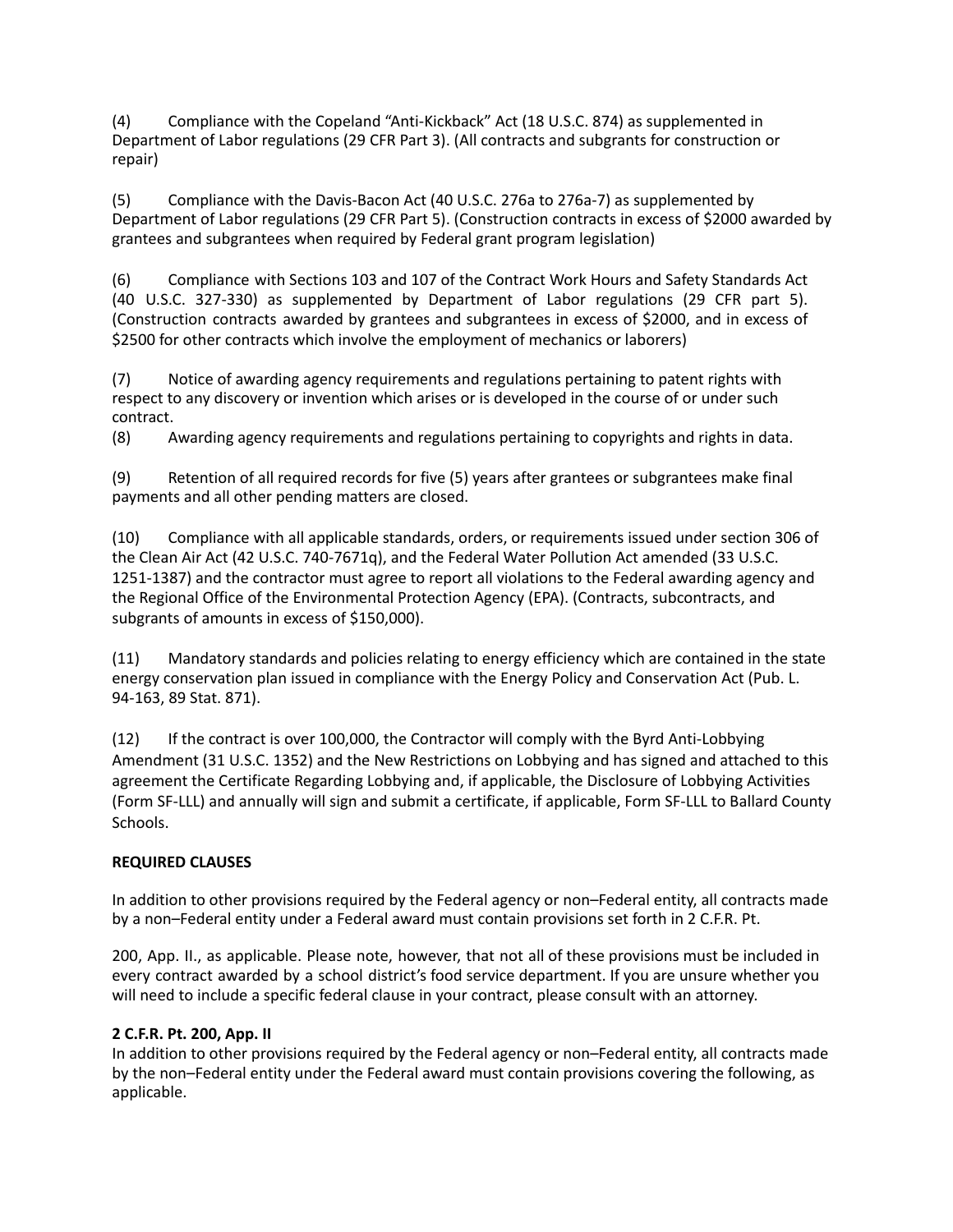**REMEDIES**: If the contract is for more than the simplified acquisition threshold currently set at \$150,000, your contract must include a clause that addresses administrative, contractual, or legal remedies in instances where contractors violate or breach contract terms and provide for such sanctions and penalties as appropriate. The USDA does not prescribe the form or content of these clauses. Check with an attorney to determine if state or local law prescribes the use of specific language.

**TERMINATION**: If the contract is in excess of \$10,000, your contract must contain a clause that addresses termination for cause and for convenience by the school district including the manner by which it will be affected and the basis for settlement. The USDA does not prescribe the form or content of these clauses. Check with an attorney to determine if state or local law prescribes the use of specific language.

**CLEAN AIR / CLEAN WATER**: For contracts and subgrants of amounts in excess of \$150,000, your contract must include a clause requiring the contractor to comply with all applicable standards, orders or regulations issued pursuant to the Clean Air Act (42 U.S.C. 7401–7671q) and the Federal Water Pollution Control Act as amended (33 U.S.C. 1251–1387) and the contractor must agree to report all violations to the Federal awarding agency and the Regional Office of the Environmental Protection Agency (EPA).

Neither KDE nor the USDA prescribes the form or content of these clauses. The following are suggestions of clauses that can be used:

- The Contractor agrees to comply with all applicable standards, orders or regulations issued pursuant to the Clean Air Act, as amended, 42 U.S.C. §§
- 7401 et seq. The Contractor agrees to report each violation to the USDA and the appropriate EPA Regional Office.
- The Contractor agrees to comply with all applicable standards, orders or regulations issued pursuant to the Federal Water Pollution Control Act as amended (33 U.S.C. §§ 1251 et seq. The Contractor agrees to report each violation to the USDA and the appropriate EPA Regional Office.

**SUSPENSION AND DEBARMENT**: Grantees, contractors, and subcontractors (at any level) that enter into covered transactions are required to verify that the entity (as well as its principals and affiliates) they propose to contract or subcontract with is not excluded or disqualified. They do this by (a) Checking the Excluded Parties List System, (b) Collecting a certification from that person, or (c) Adding a clause or condition to the contract or subcontract. This represents a change from prior practice in that certification is still acceptable but is no longer required.

The following clause language is suggested, but not mandatory. It incorporates the optional method of verifying that contractors are not excluded or disqualified by certification.

• Suspension and Debarment

The Contractor understands that a contract award (see 2 CFR 180.220) must not be made to parties listed on the government wide exclusions in the System for Award Management (SAM), in accordance with the OMB guidelines at 2 CFR 180 that implement Executive Orders 12549 (3 CFR part 1986 Comp., p. 189) and 12689 (3 CFR part 1989 Comp., p. 235), "Debarment and Suspension."

By signing and submitting its bid or proposal, the bidder or proposer certifies as follows: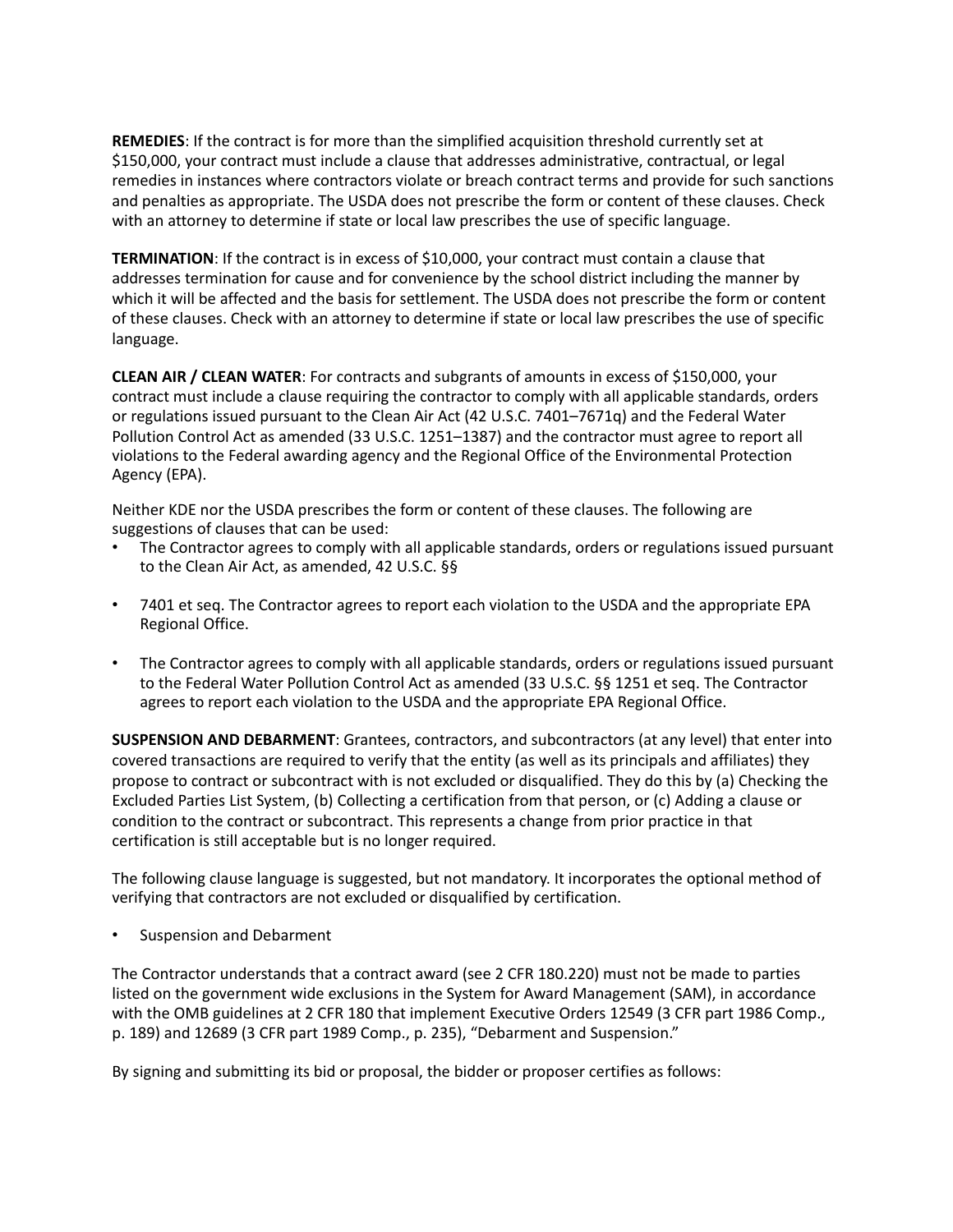The certification in this clause is a material representation of fact relied upon by {insert name of school district}. If it is later determined that the bidder or proposer knowingly rendered an erroneous certification, in addition to remedies available to {insert name of school district}, the Federal Government may pursue available remedies, including but not limited to suspension and/or debarment. The bidder or proposer agrees to comply with the requirements of 2 CFR 180.220 while this offer is valid and throughout the period of any contract that may arise from this offer. The bidder or proposer further agrees to include a provision requiring such compliance in its lower tier covered transactions.

**LOBBYING**: Contractors that apply or bid for an award exceeding \$100,000 must file the required certification pursuant to Byrd Anti–Lobbying Amendment (31 U.S.C. 1352).

The following clause is suggested, but not mandatory.

Neither KDE nor the USDA prescribes the form or content of these clauses. The following is a suggestion of clause that can be used:

• The Contractor will comply with the Byrd Anti–Lobbying Amendment (31 U.S.C. 1352) and the New Restrictions on Lobbying and has signed and attached to this agreement the Certificate Regarding Lobbying and, if applicable, the Disclosure of Lobbying Activities (Forms SF-LLL) and annually will sign and submit a certificate, if applicable, Form SF-LLL to the {insert name of contracting entity}.

**EQUAL EMPLOYMENT OPPORTUNITY**. This clause would be required only for contracts that meet the definition of "federally assisted construction contract." Generally speaking, expenses associated with construction projects are not allowable expenses to the non-profit food service account. Because these are generally not allowable expenses, a food service department should not be awarding contracts of this nature. You should consult with an attorney to determine whether this clause should be included.

**DAVIS–BACON ACT CLAUSE**. This clause would be required only for prime construction contracts in excess of \$2,000 awarded by non–Federal entities. Generally speaking, expenses associated with construction projects are not allowable expenses to the non-profit food service account. Because these are generally not allowable expenses, a food service department should not be awarding contracts of this nature. You should consult with an attorney to determine whether this clause should be included.

**CONTRACT WORK HOURS AND SAFETY STANDARDS ACT CLAUSE**. This clause would be required only for contracts awarded by the non–Federal entity in excess of \$100,000 that involve the employment of mechanics or laborers. Generally speaking, expenses of this amount and of this nature are associated with construction projects. Generally speaking, expenses associated with construction projects are not allowable expenses to the non- profit food service account. Because these are generally not allowable expenses, a food service department should not be awarding contracts of this nature. You should consult with an attorney to determine whether this clause should be included.

**RIGHTS TO INVENTIONS MADE UNDER A CONTRACT OR AGREEMENT**. This clause is only necessary when the award meets the definition of "funding agreement" under 37 CFR §401.2 (a) and the school food authority wishes to enter into a contract with a small business firm or nonprofit organization regarding the substitution of parties, assignment or performance of experimental, developmental, or research work under that "funding agreement," the recipient or subrecipient must comply with the requirements of 37 CFR Part 401, "Rights to Inventions Made by Nonprofit Organizations and Small Business Firms Under Government Grants, Contracts and Cooperative Agreements," and any implementing regulations issued by the awarding agency. A food service department generally does not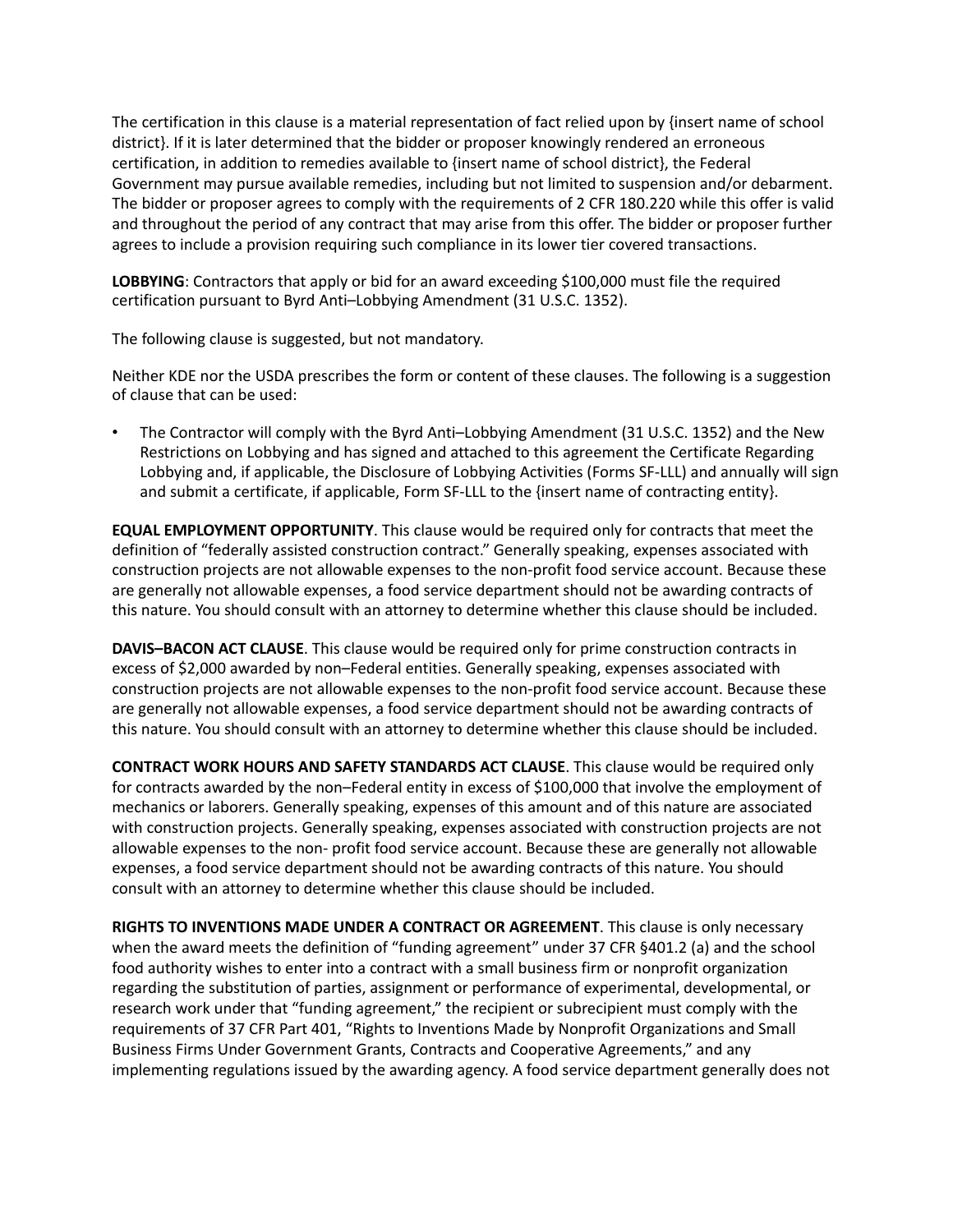award contracts of this nature. You should consult with an attorney to determine whether this clause should be included.

**PROCUREMENT OF RECOVERED MATERIALS PURSUANT TO 2 C.F.R. § 200.322**. This provision only applies to a non–Federal entity that is a state agency or agency of a political subdivision of a state and its contractors must comply with section 6002 of the Solid Waste Disposal Act, as amended by the Resource Conservation and Recovery Act. You should consult with an attorney to determine whether this clause applies to you and your contractors.

## **PROVISIONS REQUIRED BY THE FEDERAL AGENCY (USDA)**

Please keep in mind that this document only addresses the requirements of 2 C.F.R. Pt. 200, App. II. Districts will also have to ensure that the contract includes the requirements of provisions of 7 CFR 210.21.

**COST REIMBURSABLE CONTRACTS**. The school food authority must include the following provisions in all cost reimbursable contracts, including contracts with cost reimbursable provisions, and in solicitation documents prepared to obtain offers for such contracts.

The contract language provided below is mandatory.

- Allowable costs will be paid from the nonprofit school food service account to the contractor net of all discounts, rebates and other applicable credits accruing to or received by the contractor or any assignee under the contract, to the extent those credits are allocable to the allowable portion of the costs billed to the school food authority;
- The contractor must separately identify for each cost submitted for payment to the school food authority the amount of that cost that is allowable (can be paid from the nonprofit school food service account) and the amount that is unallowable (cannot be paid from the nonprofit school food service account);

### or

The contractor must exclude all unallowable costs from its billing documents and certify that only allowable costs are submitted for payment and records have been established that maintain the visibility of unallowable costs, including directly associated costs in a manner suitable for contract cost determination and verification;

- The contractor's determination of its allowable costs must be made in compliance with the applicable Departmental and Program regulations and Office of Management and Budget cost circulars;
- The contractor must identify the amount of each discount, rebate and other applicable credit on bills and invoices presented to the school food authority for payment and individually identify the amount as a discount, rebate, or in the case of other applicable credits, the nature of the credit. If approved by the State agency, the school food authority may permit the contractor to report this information on a less frequent basis than monthly, but no less frequently than annually;
- The contractor must identify the method by which it will report discounts, rebates and other applicable credits allocable to the contract that are not reported prior to conclusion of the contract; and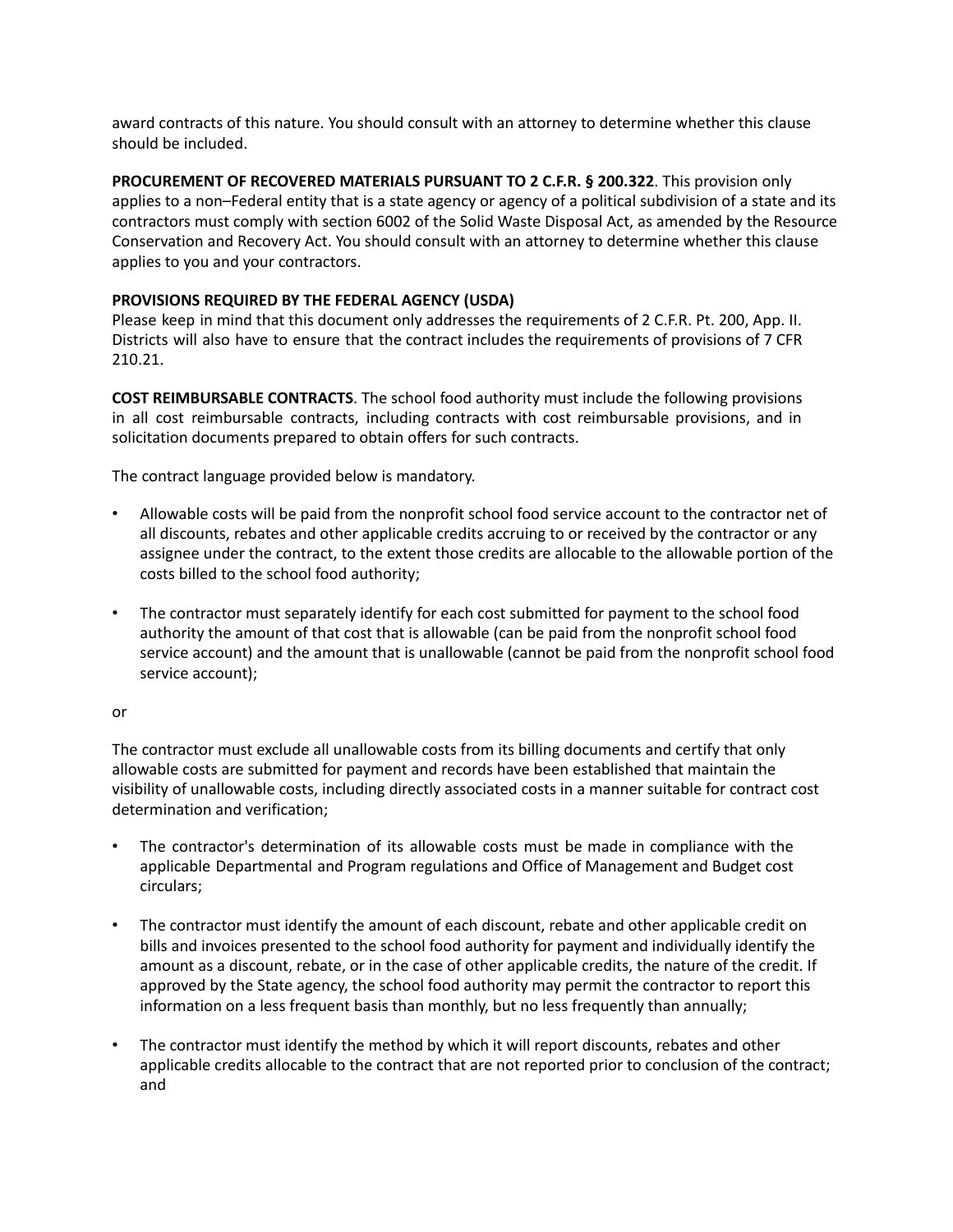- The contractor must maintain documentation of costs and discounts, rebates and other applicable credits, and must furnish such documentation upon request to the school food authority, the State agency, or the Department.
- Prohibited expenditures. No expenditure may be made from the nonprofit school food service account for any cost resulting from a cost reimbursable contract that fails to include the requirements of this section, nor may any expenditure be made from the nonprofit school food service account that permits or results in the contractor receiving payments in excess of the contractor's actual, net allowable costs.

## **ATTACHMENT A**

### **SOLICITATION RESPONSE COVER PAGE**

RFP # **Ballard Cafe** Cafeteria Remodel

Issued by: Amber Hayes, 11 Vocational School Rd., Barlow, KY 42024

Date RFP Issued: May 6, 2021

Date/Time RFP closes: June 3, 2021 @ 2:00pm

### *VENDOR TO COMPLETE THE FOLLOWING:*

|      | <b>Ownership type:</b>   |                               |                           |  |
|------|--------------------------|-------------------------------|---------------------------|--|
|      | Sole Proprietorship      | <b>Social Security Number</b> |                           |  |
|      |                          |                               |                           |  |
| (or) |                          |                               |                           |  |
|      | Partnership              | FEIN#                         |                           |  |
| (or) |                          |                               |                           |  |
|      | Corporation              | FEIN#                         |                           |  |
|      |                          |                               |                           |  |
|      | <b>Vendor Name:</b>      |                               |                           |  |
|      | <b>Physical Address:</b> |                               | <b>Remit Payments to:</b> |  |
|      |                          |                               |                           |  |
|      |                          |                               |                           |  |
|      |                          |                               |                           |  |
|      |                          |                               |                           |  |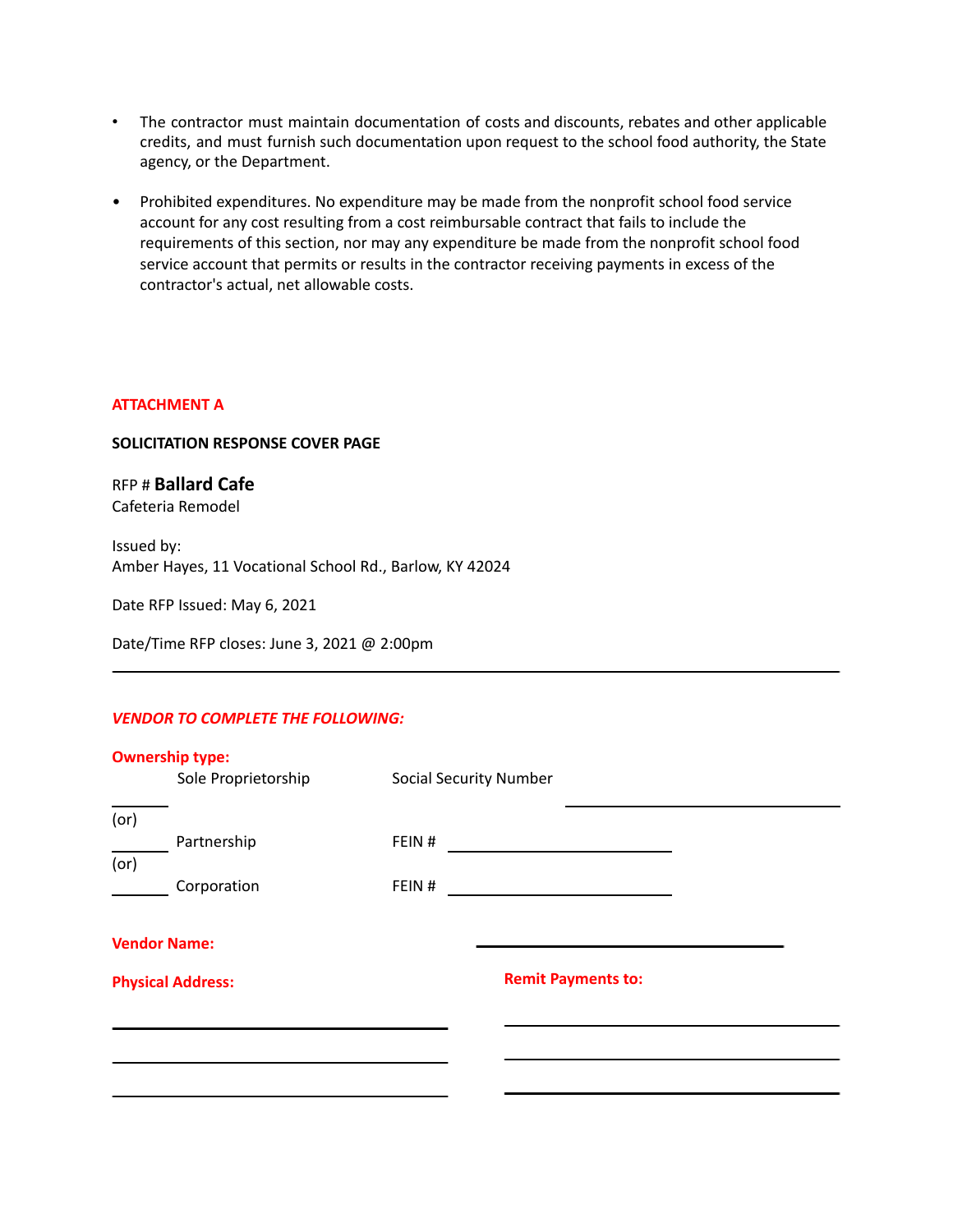| <b>Vendor Contact:</b>                                                    |  |
|---------------------------------------------------------------------------|--|
| <b>Contact Telephone:</b><br><u> 1980 - Jan Samuel Barbara, martin di</u> |  |
| <b>Contact Email: Contact Email:</b>                                      |  |
|                                                                           |  |

**Signature [REQUIRED] Date**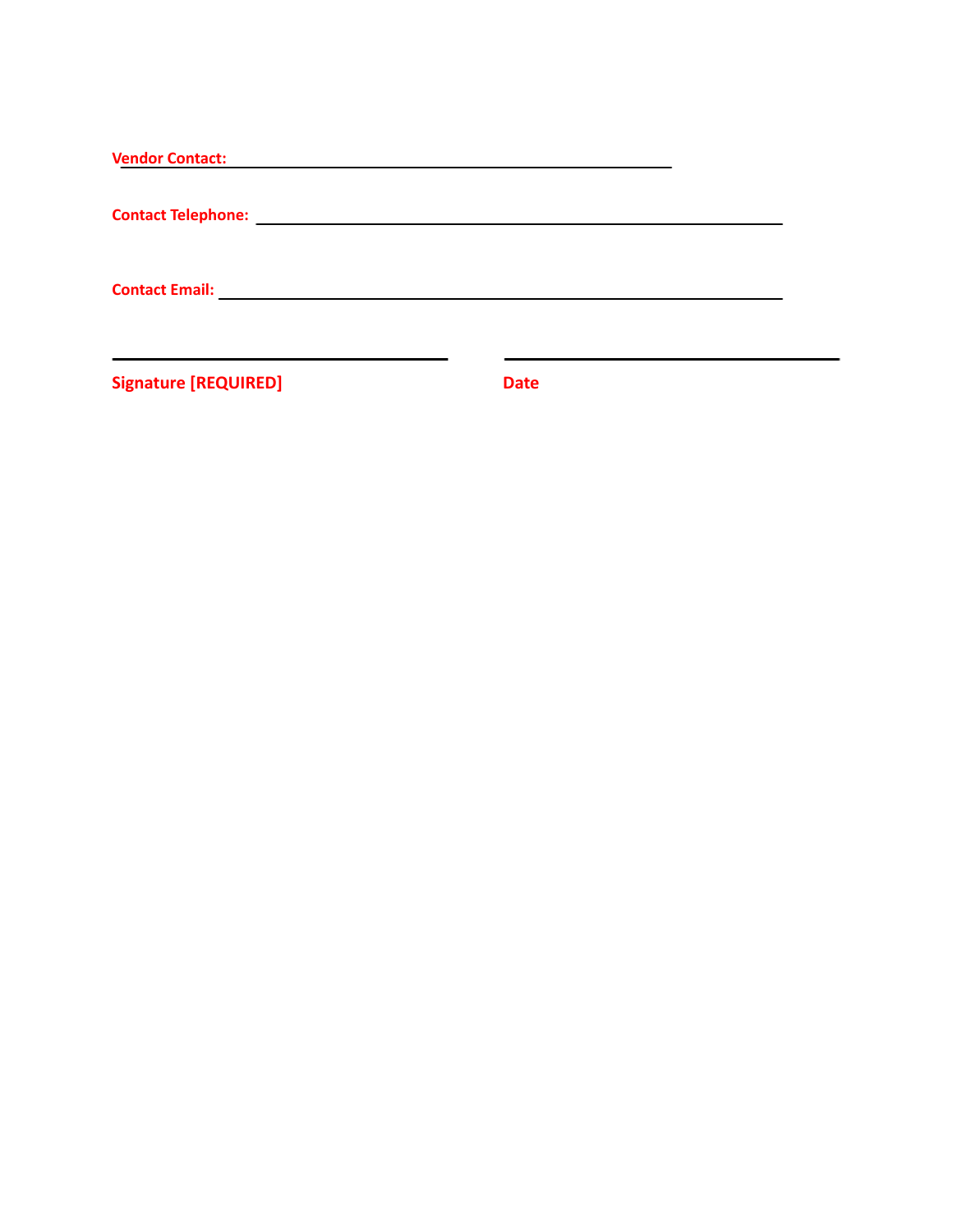### **ATTACHMENT B**

**RFP: Ballard Cafe**

### **NON-DISCRIMINATION / MINORITY-OWNED BUSINESS FORM**

IT IS IMPORTANT THAT YOU RESPOND TO THIS INQUIRY

Ballard County Schools confirmation from your company of your compliance and/or intent to comply with the Federal, State, Local, and Board regulations to Non-Discrimination on all contracts awarded by the Board of Education.

### Please answer the following:

Is your company complying with Federal regulations relating to Non-Discrimination? Circle one YES NO

Is your company a minority-owned business? Circle one YES NO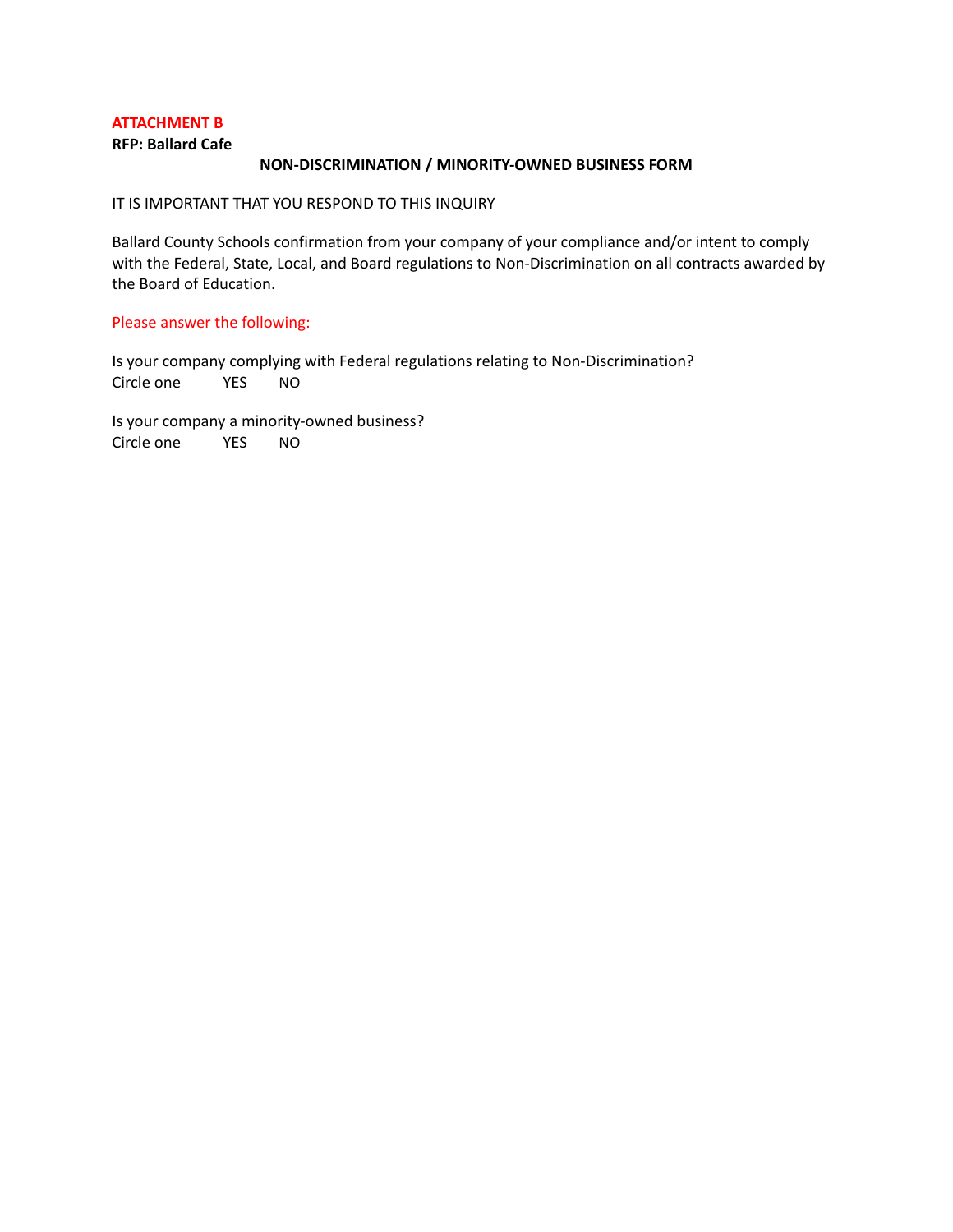### **ATTACHMENT C**

#### **RFP: Ballard Cafe**

### **REQUIRED AFFIDAVIT FOR BIDDERS, OFFERORS AND CONTRACTORS APPLIES TO SOLICITATIONS AND CONTRACTS FOR SERVICES [KRS 45A.395]**

#### **Solicitation/Contract #: RFP: Ballard Cafe**

#### **REQUIRED AFFIDAVIT FOR BIDDERS, OFFERORS AND CONTRACTORS PAGE 1 OF 2**

#### **FOR BIDS AND CONTRACTS IN GENERAL:**

- I. Each bidder or offeror swears and affirms under penalty of perjury, that:
	- a. In accordance with KRS [45A.110](http://www.lrc.state.ky.us/KRS/045A00/110.PDF) and KRS [45A.115,](http://www.lrc.state.ky.us/KRS/045A00/115.PDF) neither the bidder or offeror as defined in [KRS](http://www.lrc.state.ky.us/KRS/045A00/070.PDF) [45A.070\(6\),](http://www.lrc.state.ky.us/KRS/045A00/070.PDF) nor the entity which he/she represents, has knowingly violated any provisions of the campaign finance laws of the Commonwealth of Kentucky; and the award of a contract to the bidder or offeror or the entity which he/she represents will not violate any provisions of the campaign finance laws of the Commonwealth.
	- b. The bidder or offeror swears and affirms under penalty of perjury that, to the extent required by Kentucky law, the entity bidding, and all subcontractors therein, are aware of the requirements and penalties outlined in KRS [45A.485;](http://www.lrc.state.ky.us/KRS/045A00/485.PDF) have properly disclosed all information required by this statute; and will continue to comply with such requirements for the duration of any contract awarded.
	- c. The bidder or offeror swears and affirms under penalty of perjury that, to the extent required by Kentucky law, the entity bidding, and its affiliates, are duly registered with the Kentucky Department of Revenue to collect and remit the sales and use tax imposed by KRS [Chapter](http://www.lrc.ky.gov/KRS/139-00/CHAPTER.HTM) 139, and will remain registered for the duration of any contract awarded.
	- d. The bidder or offeror swears and affirms under penalty of perjury that the entity bidding is not delinquent on any state taxes or fees owed to the Commonwealth of Kentucky and will remain in good standing for the duration of any contract awarded.
	- e. The bidder or offeror swears and affirms under penalty of perjury that the entity bidding, and all subcontractors therein, are aware of the requirements of Executive Order 2015-370 and will pay all workers working on or in connection with any contract awarded a minimum of \$10.10 per hour for all regular, hourly employees and a minimum of \$4.90 per hour for all tipped employees for the duration of any contract awarded.

#### **FOR "NON-BID" CONTRACTS (I.E. SOLE-SOURCE; NOT-PRACTICAL OR FEASIBLE TO BID; OR EMERGENCY CONTRACTS, ETC):**

- II. Each contractor further swears and affirms under penalty of perjury, that:
	- a. In accordance with KRS [121.056,](http://www.lrc.ky.gov/KRS/121-00/056.PDF) and if this is a non-bid contract, neither the contractor, nor any member of his/her immediate family having an interest of 10% or more in any business entity involved in the performance of any contract awarded, have contributed more than the amount specified in [KRS](http://www.lrc.ky.gov/KRS/121-00/150.PDF) [121.150](http://www.lrc.ky.gov/KRS/121-00/150.PDF) to the campaign of the gubernatorial slate elected in the election last preceding the date of contract award.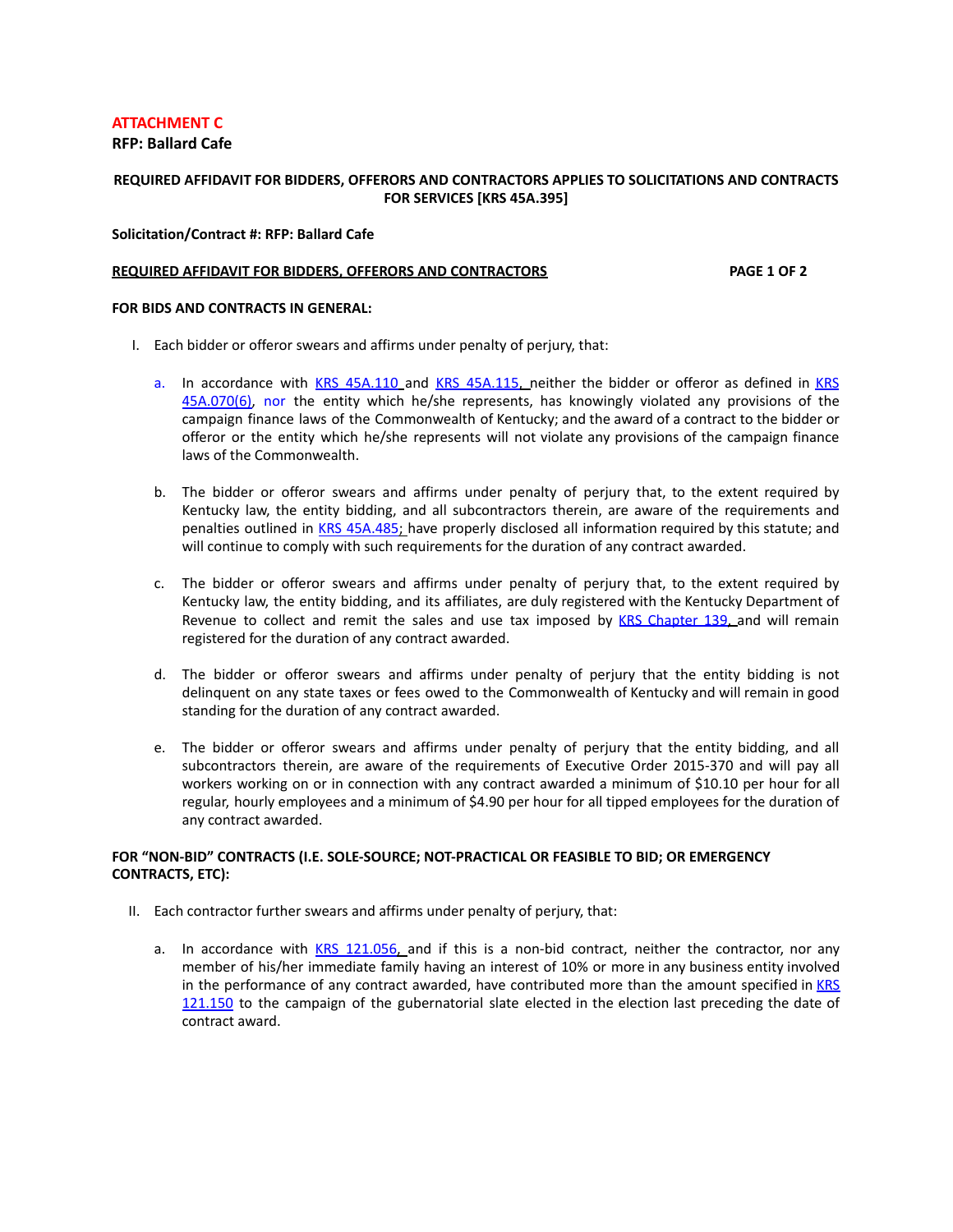### **Solicitation/Contract #: Ballard Cafe**

#### **REQUIRED AFFIDAVIT FOR BIDDERS, OFFERORS AND CONTRACTORS PAGE 2 OF 2**

- b. In accordance with KRS [121.330\(1\)](http://www.lrc.ky.gov/KRS/121-00/330.PDF) and (2), and if this is a non-bid contract, neither the contractor, nor officers or employees of the contractor or any entity affiliated with the contractor, nor the spouses of officers or employees of the contractor or any entity affiliated with the contractor, have knowingly contributed more than \$5,000 in aggregate to the campaign of a candidate elected in the election last preceding the date of contract award that has jurisdiction over this contract award.
- c. In accordance with  $KRS$  [121.330\(3\)](http://www.lrc.ky.gov/KRS/121-00/330.PDF) and (4), and if this is a non-bid contract, to the best of his/her knowledge, neither the contractor, nor any member of his/her immediate family, his/her employer, or his/her employees, or any entity affiliated with any of these entities or individuals, have directly solicited contributions in excess of \$30,000 in the aggregate for the campaign of a candidate elected in the election last preceding the date of contract award that has jurisdiction over this contract.

As a duly authorized representative for the bidder, offeror, or contractor, I have fully informed myself regarding the accuracy of all statements made in this affidavit, and acknowledge that the Commonwealth is reasonably relying upon these statements, in making a decision for contract award and any failure to accurately disclose such information may result in contract termination, repayment of funds and other available remedies under law.

| Signature                            | <b>Printed Name</b>                                                                                             |
|--------------------------------------|-----------------------------------------------------------------------------------------------------------------|
| Title<br>Company Name                | Date                                                                                                            |
| Address                              | the contract of the contract of the contract of the contract of the contract of the contract of the contract of |
|                                      |                                                                                                                 |
| Subscribed and sworn to before me by | <u> 1990 - John Barnett, francuski politik (</u>                                                                |
|                                      | (Affiant)<br>(Title)                                                                                            |
| of                                   |                                                                                                                 |
| (Company Name)                       |                                                                                                                 |
|                                      |                                                                                                                 |
|                                      |                                                                                                                 |
| Notary Public                        |                                                                                                                 |
| [seal of notary]                     | My commission expires:                                                                                          |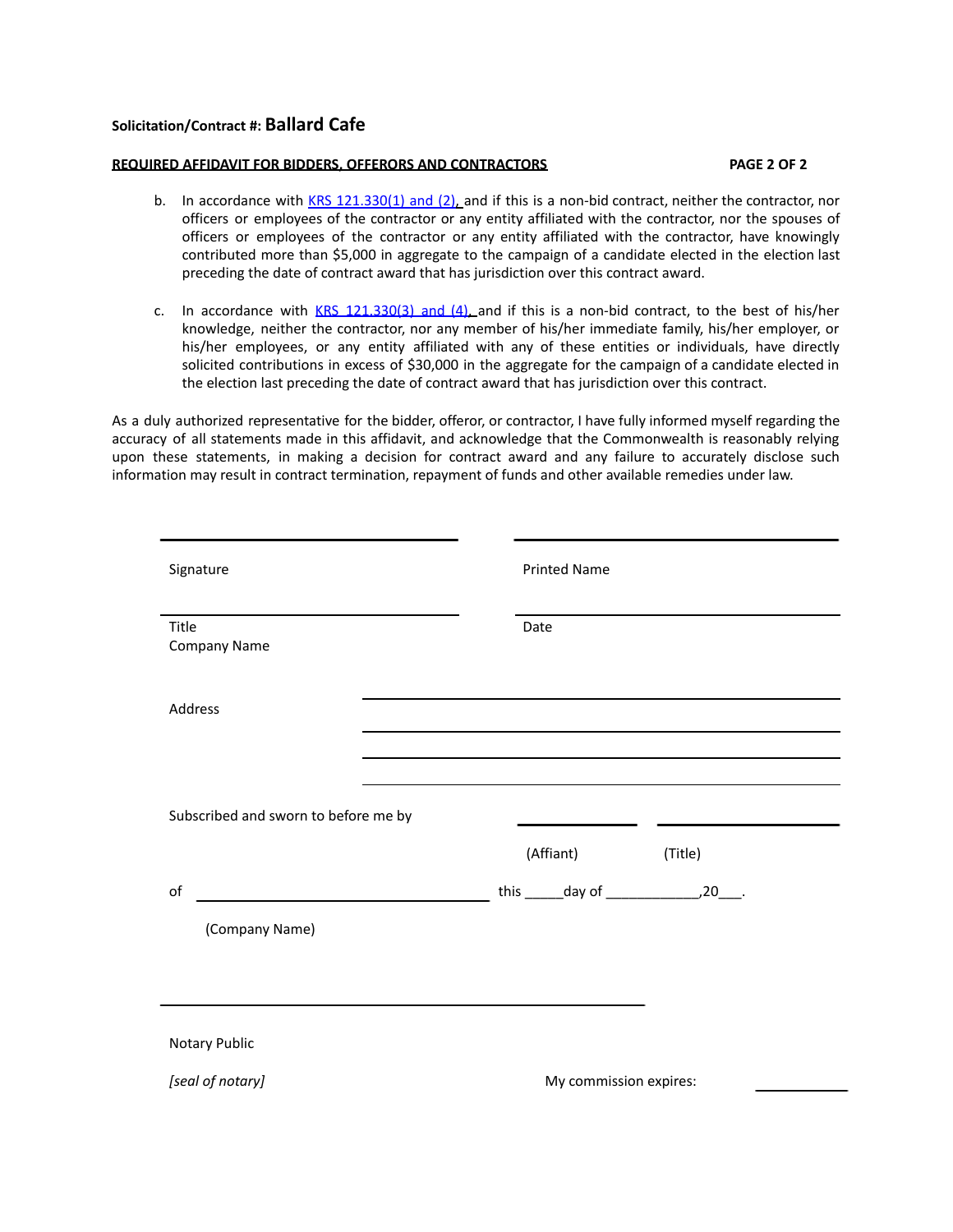### **ATTACHMENT D**

**RFP: Ballard Cafe**

## **REQUIRED AFFIDAVIT FOR BIDDERS, OFFERORS AND CONTRACTORS CLAIMING RESIDENT BIDDER STATUS**

If claiming Kentucky residency status this completed form must be NOTARIZED and submitted with the Offeror's technical proposal.

### **FOR BIDS AND CONTRACTS IN GENERAL:**

The bidder or offeror hereby swears and affirms under penalty of perjury that, in accordance with KRS 45A.494(2), the entity bidding is an individual, partnership, association, corporation, or other business entity that, on the date the contract is first advertised or announced as available for bidding:

- 1. Is authorized to transact business in the Commonwealth;
- 2. Has for one year prior to and through the date of advertisement
	- a. Filed Kentucky corporate income taxes;
	- b. Made payments to the Kentucky unemployment insurance fund established in KRS 341.49; and
	- c. Maintained a Kentucky workers' compensation policy in effect.

Ballard County Schools reserves the right to request documentation supporting a bidder's claim of resident bidder status. Failure to provide such documentation upon request shall result in disqualification of the bidder or contract termination.

| Signature                                   | <b>Printed Name</b> |                        |                     |
|---------------------------------------------|---------------------|------------------------|---------------------|
| Title<br>Company Name:                      | Date                |                        |                     |
| Address:                                    |                     |                        |                     |
| Subscribed and sworn to before me by        |                     |                        |                     |
|                                             | Affiant             | Title                  | <b>Company Name</b> |
| οf<br><u> 1990 - Johann Barnett, f</u> erre |                     | My Commission Expires: |                     |
| Notary Public                               |                     |                        |                     |

[seal of notary]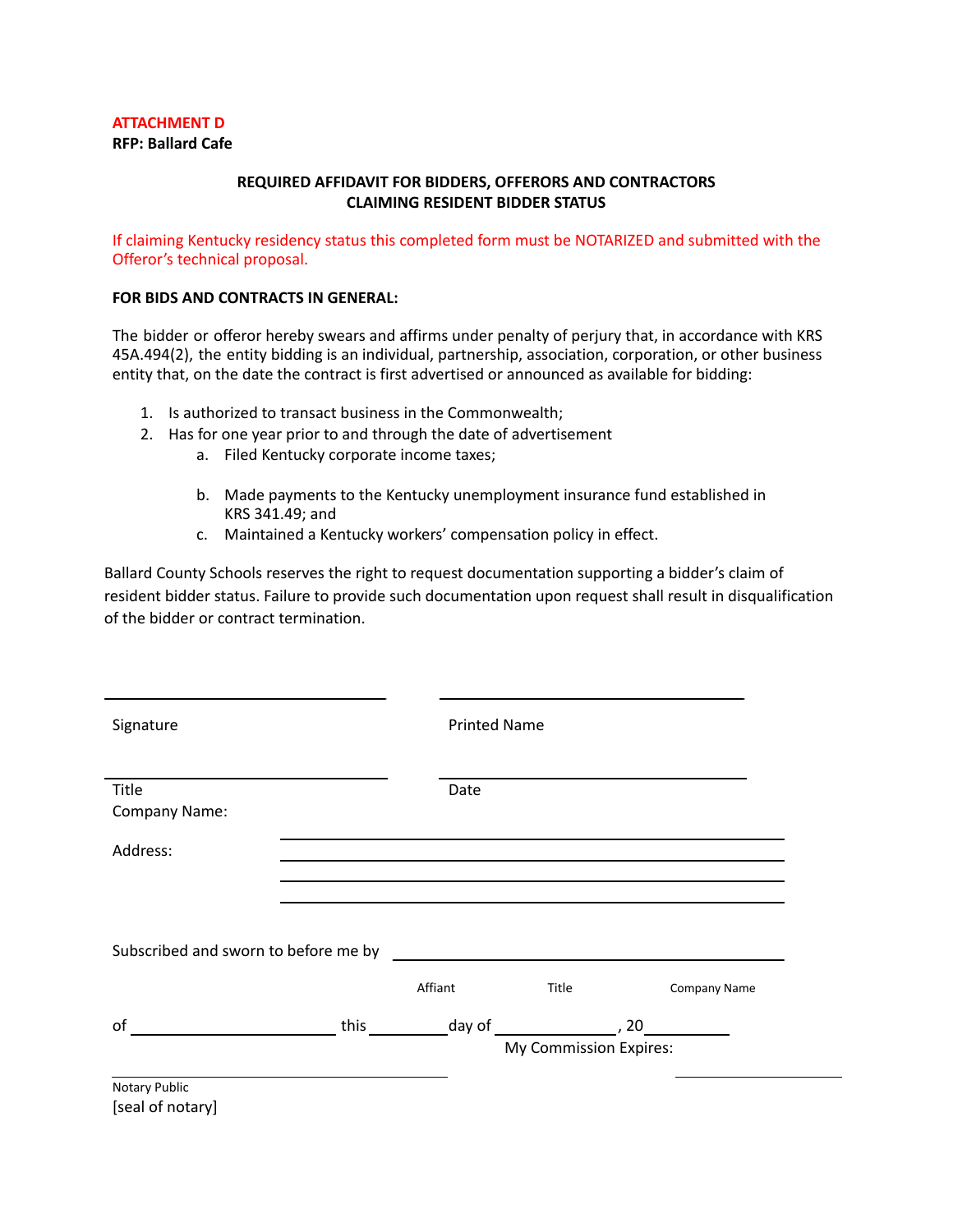# **ATTACHMENT E**

**RFP: Ballard Cafe**

#### **REQUIRED AFFIDAVIT FOR BIDDERS, OFFERORS AND CONTRACTORS**

#### **CLAIMING QUALIFIED BIDDER STATUS**

#### **FOR BIDS AND CONTRACTS IN GENERAL:**

I. The bidder or offeror swears and affirms under penalty of perjury that the entity bidding, and all subcontractors therein, meets the requirements to be considered a "qualified bidder" in accordance with 200 KAR [5:410\(3\);](http://www.lrc.ky.gov/kar/200/005/410.htm) and will continue to comply with such requirements for the duration of any contract awarded. Please identify below the particular "qualified bidder" status claimed by the bidding entity.

A nonprofit corporation that furthers the purposes of KRS Chapter 163

Per KRS 45A.465(3), a "Qualified nonprofit agency for individuals with severe disabilities" means an organization that:

(a) Is organized and operated in the interest of individuals with severe disabilities; and (b) Complies with any applicable occupational health and safety law of the United States and the Commonwealth; and

(c) In the manufacture or provision of products or services listed or purchased under KRS 45A.470, during the fiscal year employs individuals with severe disabilities for not less than seventy-five percent (75%) of the man hours of direct labor required for the manufacture or provision of the products or services; and

(d) Is registered and in good standing as a nonprofit organization with the Secretary of State.

The BIDDING AGENCY reserves the right to request documentation supporting a bidder's claim of qualified bidder status. Failure to provide such documentation upon request may result in disqualification of the bidder or contract termination.

| Title                                |      | Date    |       |              |
|--------------------------------------|------|---------|-------|--------------|
| Company Name:<br>Address:            |      |         |       |              |
|                                      |      |         |       |              |
| Subscribed and sworn to before me by |      | Affiant | Title | Company      |
| of                                   | this | day of  |       | Name<br>, 20 |

[seal of notary]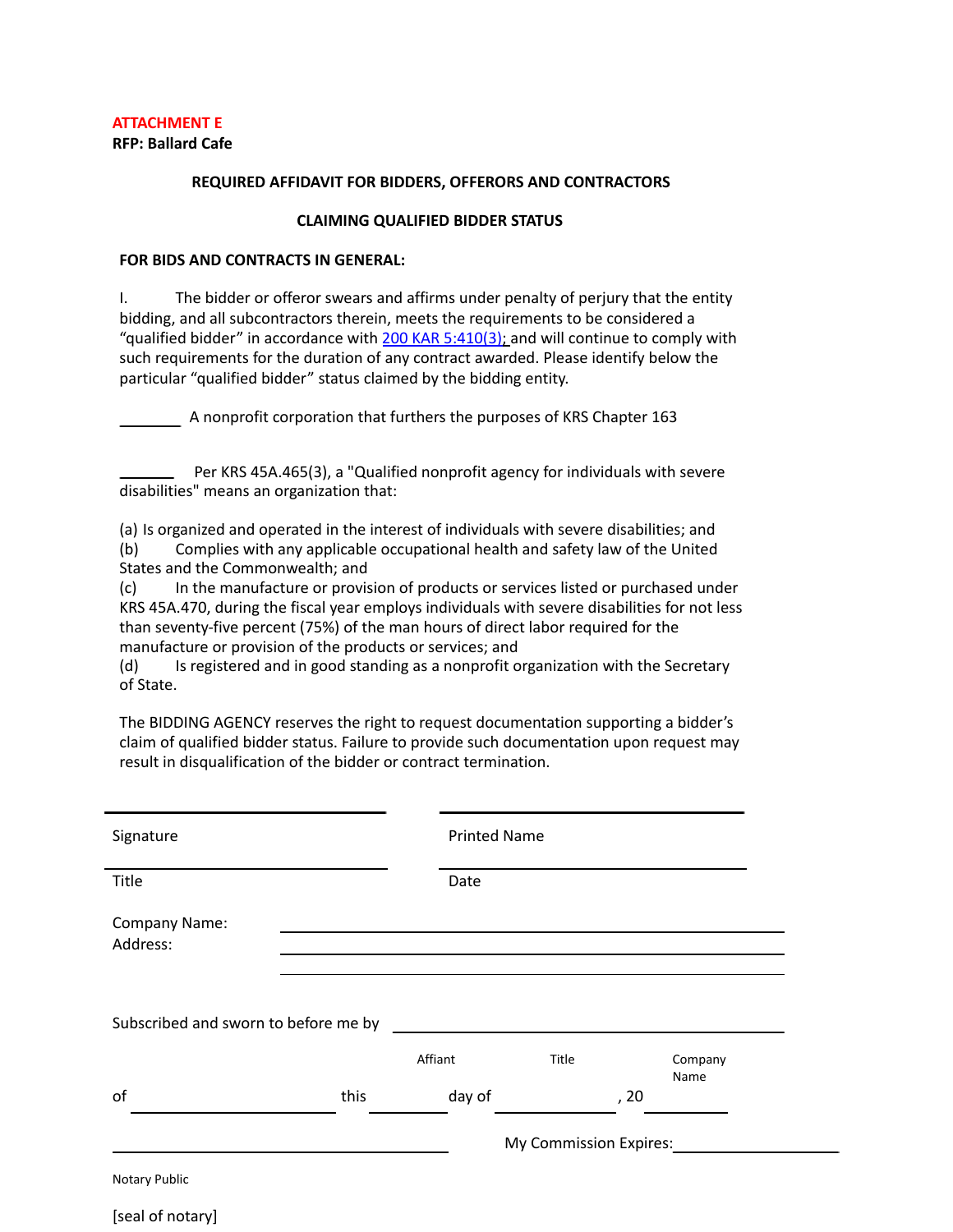## **ATTACHMENT F**

**RFP: Ballard Cafe**

### **AUTHENTICATION OF BID AND STATEMENT OF NON-CONFLICT OF INTEREST**

I hereby swear or affirm under penalty of false swearing as provided by *KRS 432.170:*

That I am the bidder (if bidder is an individual), a partner in the bidder (if the bidder is a partnership), or an officer or employee of the bidding corporation having authority on its behalf (if the bidder is a corporation);

That the attached bid or bids covering Ballard County Schools, Child Nutrition Department have been arrived at by the bidder independently and have been submitted without collusion and without agreement, understanding, or planned common course of action, with any vendor of materials, equipment, or services described in the invitation to bid, designed to limit independent bidding or competition.

That the contents of the bid or bids have not been communicated by the bidder or its employees or agents to any person not an employee or agent of the bidder or its surety on any bond furnished with the bids and will not communicate to any such person prior to the official opening of the bids

That the bidder is legally entitled to enter into the contracts with agencies of the Commonwealth of Kentucky and is not in violation of any prohibited conflict of interest, including those prohibited by the provisions of KRS 164.390, 61.092, 61.096 and 42.990.

That I have fully informed myself regarding the accuracy of the statements made above. [Any agreement of collusion among bidders or prospective bidders that restrains, tends to restrain, or is reasonably calculated to restrain competition by agreement to bid at a fix price, or to refrain from bidding, or otherwise, is prohibited.] Further I understand the provisions of KRS 365.080 and 365.090, which permit the regulation of resale price by contract, do not apply to sales to the State. Further, I understand that any person who violates any provisions of Kentucky Revised Statues 45.460 shall be guilty of a felony and shall be punished by a fine no less than \$5,000 and no more than \$10,000 or be imprisoned not less than one year nor more than five years, or both fined and imprisonment. Any firm, corporation, or association that violates KRS 45.460 shall be fined not less than \$10,000 or more than \$20,000.

Signature **Printed Name** 

Title **Date**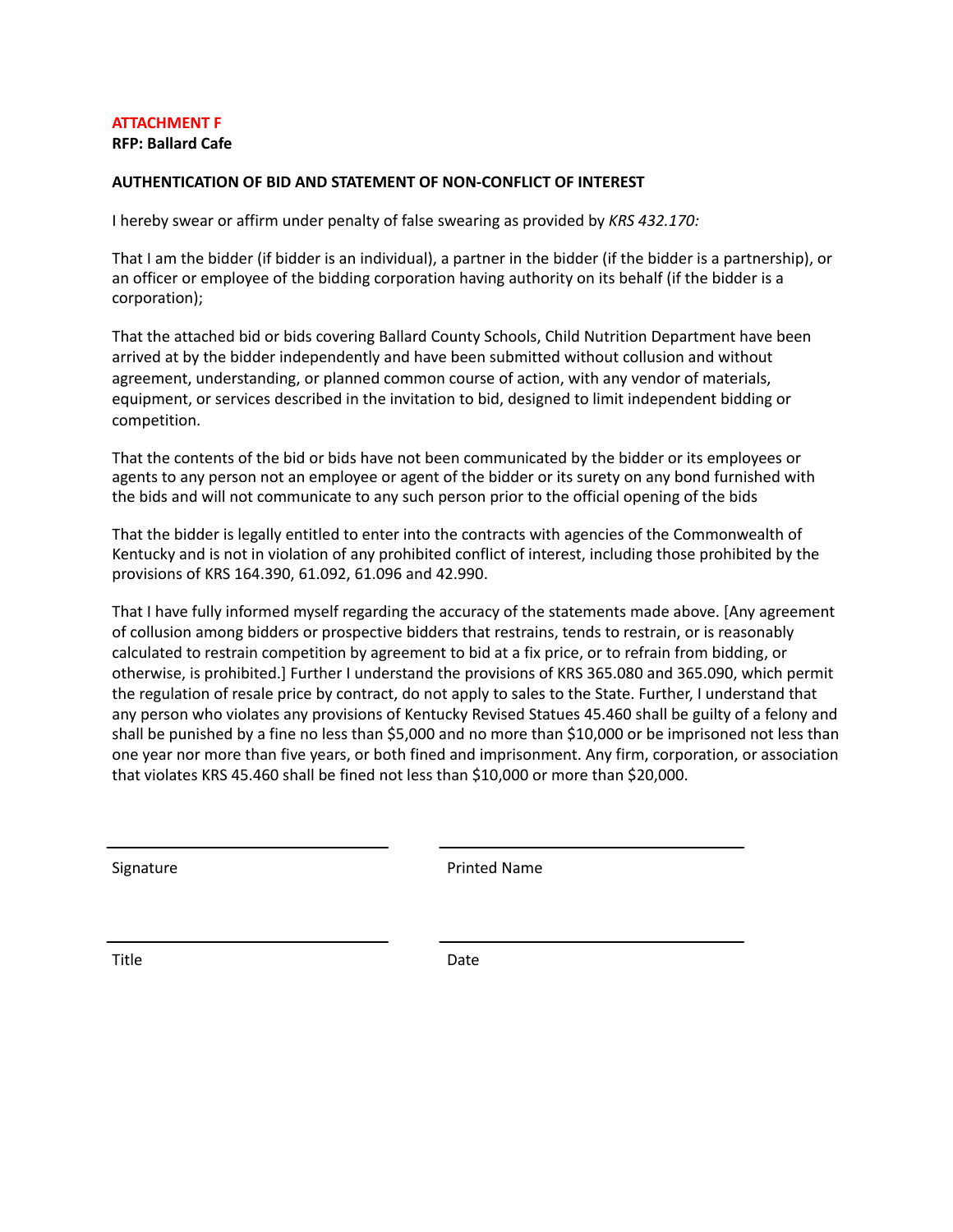## **ATTACHMENT G RFP: Ballard Cafe DISCOUNT PERCENTAGE**

### **THIS CERTIFICATE MUST BE EXECUTED BY BIDDER**

In compliance with this Invitation for Bid, in consideration of the detailed description attached hereto and subject to all conditions thereof, the undersigned agrees, if this bid is accepted within the time stipulated above, to furnish any or all the items upon which prices are quoted in accordance with the specifications applying at the price set opposite each item.

Items shall be shipped prepaid and delivered according to the listed schedule.

Terms of \_\_\_\_\_\_\_\_\_% cash discount apply if invoices are paid within \_\_\_\_\_\_\_\_\_\_ days after delivery and acceptance of goods.

Signature **Printed Name** 

Title **Date** 

**Contractor agrees to furnish and deliver all items set forth or otherwise identified above and on any additional sheets subject to the terms and conditions herein**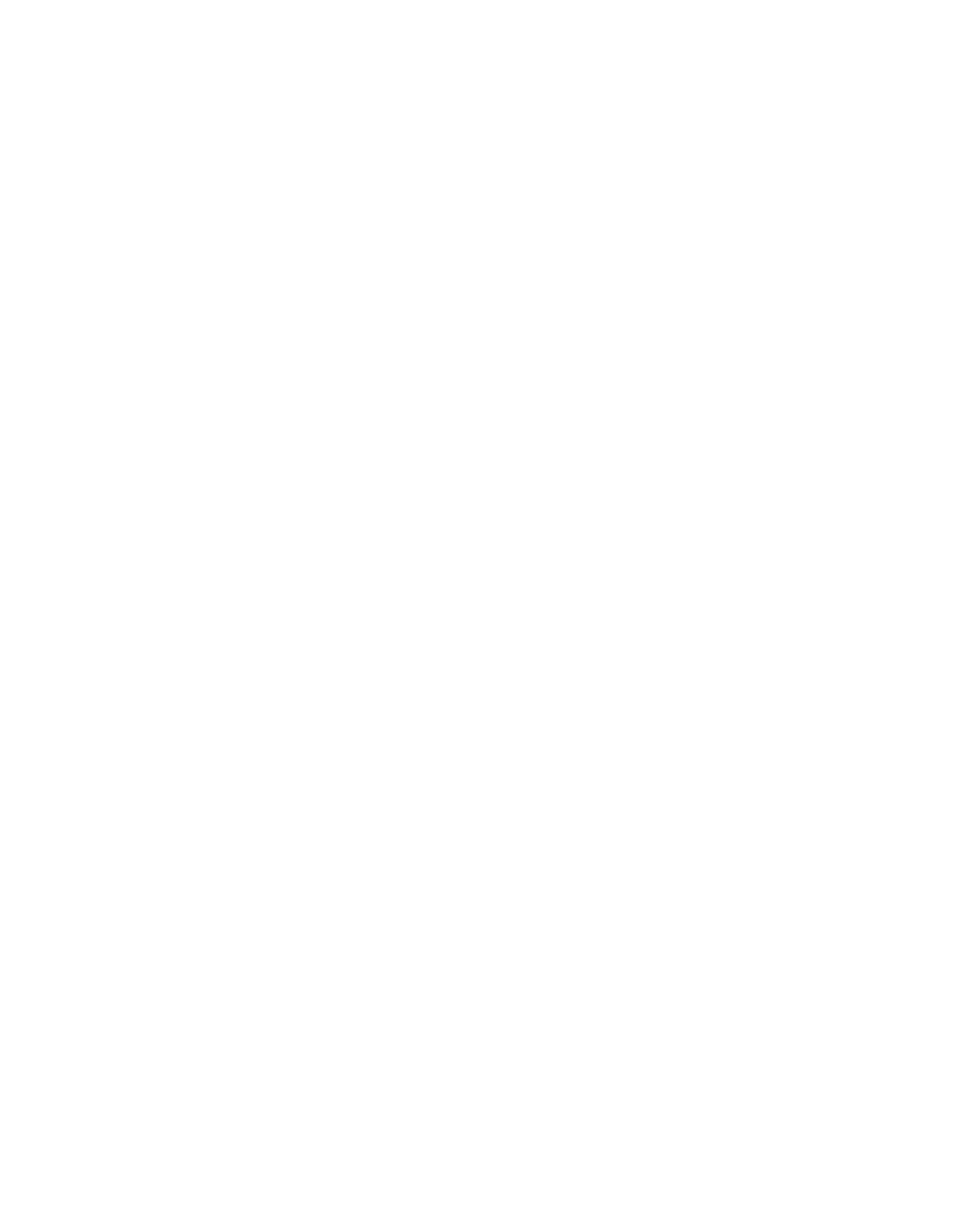### **ATTACHMENT H**

# **RFP: Ballard Cafe MINORITY AND WOMEN BUSINESS ENTERPRISE INITIATIVE**

Department of Economic Development 701 East Main Street Lexington, Kentucky 40502

## **Non-Construction Projects – Bids & Awards Minority Owned & Women Owned Business Enterprises**

### **STATEMENT OF COMMITMENT**

Ballard County Schools actively and aggressively encourages and promotes the participation of Minority-Owned and Women-Owned Business Enterprises (MBE/WBE) as vendors, suppliers and construction contractors and subcontractors.

To ensure the success of this proactive measure, the Ballard County Schools will provide training and education for those employees functioning in decision-making roles regarding the procurement of goods and services. The training programs will occur at established intervals and will achieve its goals through increasing awareness of District policies related to procurement and solicitation procedures.

The District's commitment extends to all providers of goods and services, which are broken down into the following categories,

- 1. Construction Contractors
- 2. Personal Service Contractors
- 3. Vendor/Supplier of Tangible Goods and Commodities

## DEFINITIONS

For the purposes of Ballard County Schools Minority Owned and Women Owned Business Enterprise initiatives (M/WBE), the following definitions are application:

Minority Business Enterprises - A business is at least 51 percent or more owned and controlled by a minority group member or members.

Minority Group Member - An individual who is a citizen of the United States and of the following:

- a. Black American (an individual of the black race of African origin);
- b. Hispanic American (an individual of Spanish speaking culture, origin or parentage);

c. Asian American (an individual of a culture, origin or parentage traceable to areas of the Far East, Southeast Asia, the Indian subcontinent and the Pacific Islands);

d. American Indian (an individual who is an enrolled member of a Federally recognized Indian tribe, or recognized by the tribe as being an Indian, as evidenced by a certification from a tribal leader.

e. American Eskimo or American Aleut.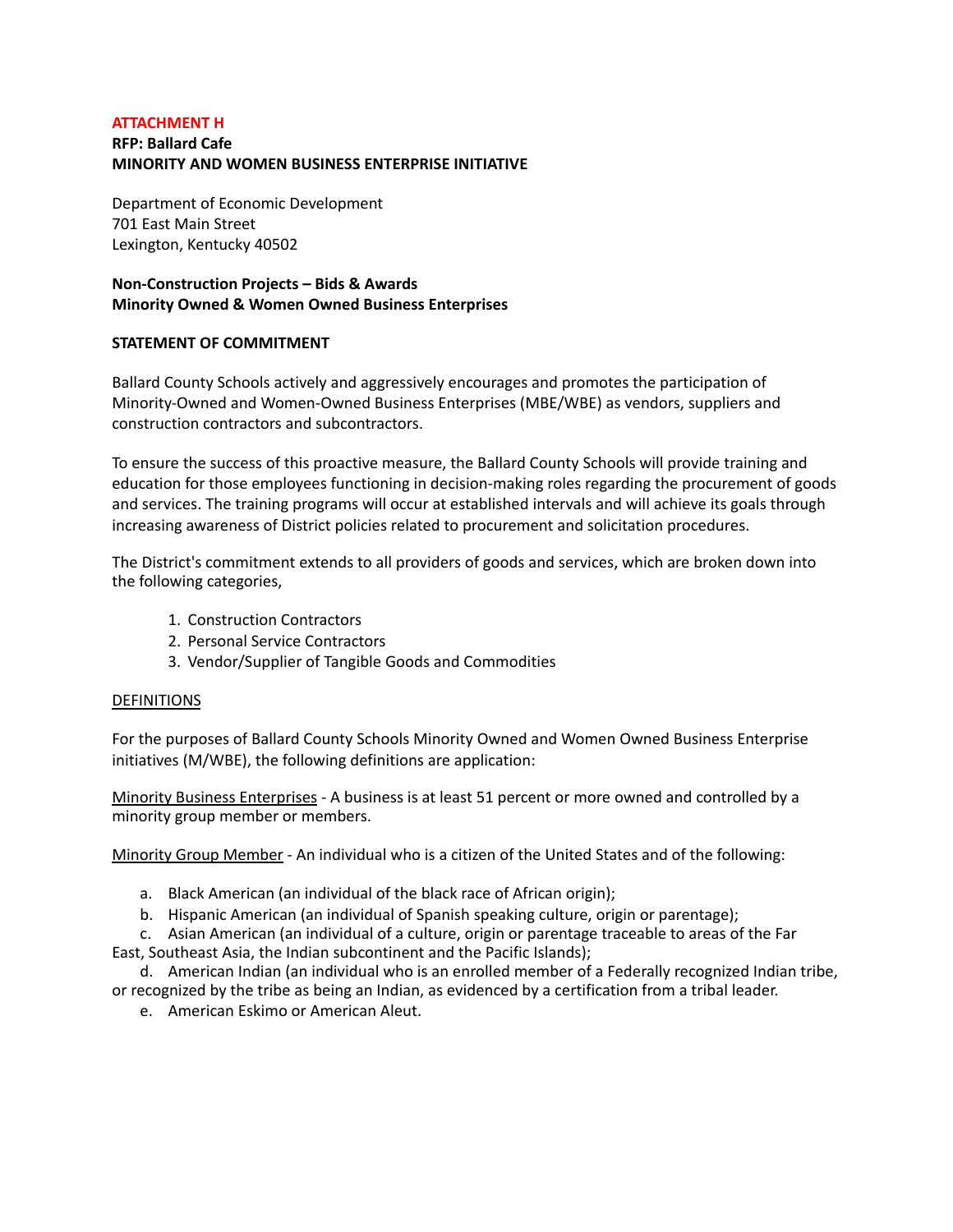Woman Business Enterprise - A business that is at least 51 percent or more owned and controlled by a woman or women. A Woman Business Enterprise is not a member of a minority group.

### **CONSTITUTION**

Each prospective contractor/vendor must submit with the bid documents a "Schedule for Participation by Minority and/or Women Business Enterprises'' showing what party of the contract includes minority and/or Women Business Enterprises as subcontractors.

| Signature                                                                                                                                  | <b>Printed Name</b> |
|--------------------------------------------------------------------------------------------------------------------------------------------|---------------------|
| Title                                                                                                                                      | Date                |
| <b>Schedule for Participation by Minority/Woman business Enterprises</b>                                                                   |                     |
| RFP 2020-R04                                                                                                                               |                     |
|                                                                                                                                            |                     |
|                                                                                                                                            |                     |
|                                                                                                                                            |                     |
|                                                                                                                                            |                     |
|                                                                                                                                            |                     |
| The above-named bidder intends to fulfill its commitment to minority/women business<br>enterprises' participation in the following manner: |                     |
| (May use separate attachment)                                                                                                              |                     |
| Name, Address, and Phone Number of Minority/Women-Owned firms to be used:                                                                  |                     |
|                                                                                                                                            |                     |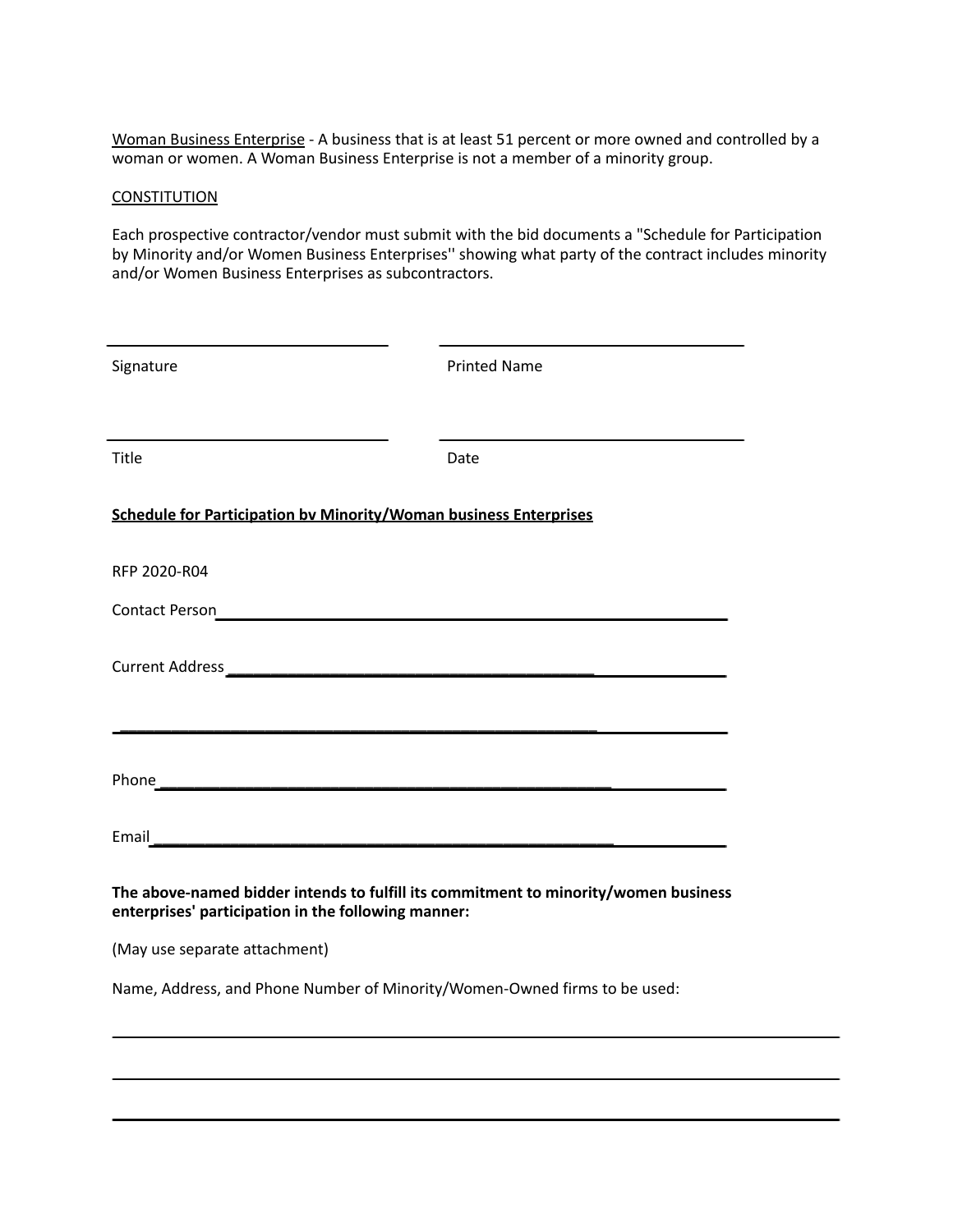Contact Person and Title:

Types of Services/Supplies Offered:

No sub-contractors are being used on this project. (*sign to acknowledge*)

### **Company Profile**

Check the appropriate box below to describe your company

Minority Business Enterprise Women Business Enterprise Both of the above

None of the above Other: